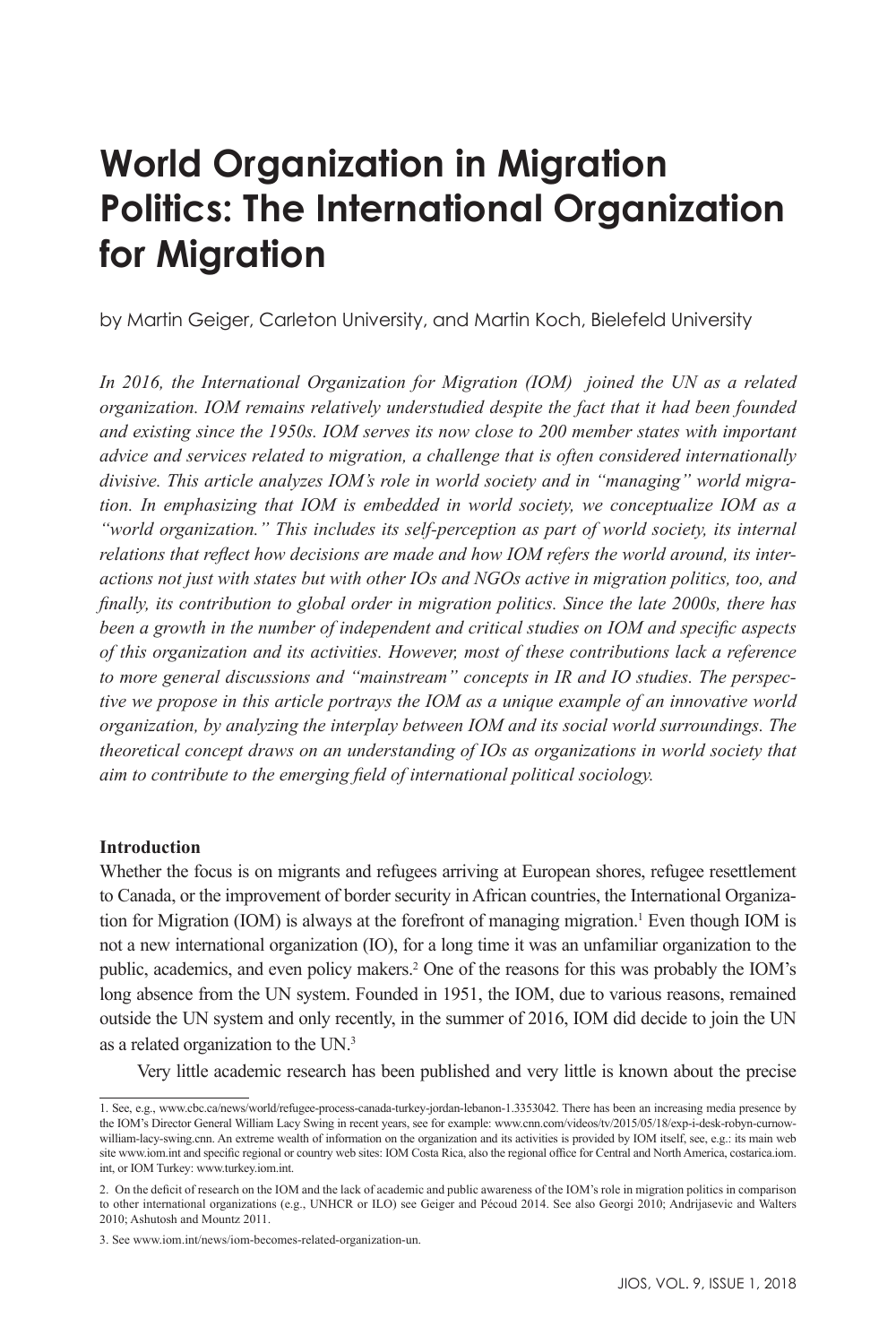interactions between the IOM, its member states, and its most important donor states.<sup>4</sup> IOM however has emerged as a prominent actor on the global stage and in many countries. A general trend also lies in that IOM and other more widely known IOs, such as the United Nations High Commissioner for Refugees (UNHCR), are increasingly sought after not only by states needing advice and assistance, but also by nongovernmental organizations (NGOs), other IOs, business organizations, and media outlets. In fact, IOs have gained importance in interpreting developments and (perceived) realities of migration (e.g., Pécoud 2013; 2015). Particularly as they report live and tell a global audience about the newest tragedies and migrant deaths at sea through traditional outlets, such as television and newspapers, but ever more frequently through social media, such as Facebook, Twitter, or video clips on Youtube (e.g., Heller 2014). Additionally, IOs in migration politics also provide tailored logistics and other operative support to states dealing with migratory inflows or affected by emigration and displacement.

IOM, in particular, boasts a long menu of migration management services, including health and background checks of migrants on behalf of states, and migrant worker recruitment for destination countries in the Global North (Dupeyron 2016; Kalm 2010) or emerging economies (e.g., Basok et al. 2013).<sup>5</sup> IOM is even involved in managing the return and reintegration of irregular migrants, rejected asylum seekers, and other migrants through its voluntary assisted return and reintegration programs<sup>6</sup> (Collyer 2012; Dünnwald 2013; Geiger 2013; Webber 2011). IOM has been accused of falsely convincing, disciplining, or coercing migrants into these programs that are supposedly more humane and efficient. IOM also has been criticized for explicitly selling contentious practices; for example, by supporting its donor states in fighting irregular migration, fortifying borders, and contributing substantively to the overall securitization of migration, or implementing information or deterrence campaigns to manipulate migrant behavior (Andrijasevic and Walters 2010; Georgi 2010; Kalm 2010; Pécoud 2010; Geiger 2013; Geiger and Pécoud 2017).

IOM perceives itself as a leader and standard-setter, supposedly responsible for the management of migration and mobility on a global scale (IOM 2016a). The IOM's impact thus stretches beyond any simple conceptualization of a static inter-state system. Indeed, IOM takes both the geographic and social notions of the world quite seriously, as it reaches out to and profoundly impacts audiences and stakeholders beyond the state-system, including migrant organizations, transnational migrant networks, IOs (e.g., UNHCR, the International Labour Organization, ILO, the UN system), private corporations, and the global public at large. The reach of IOM differs greatly from many other IOs that are typically more bureaucratic, more centralized, and hierarchic than IOM. In the case of IOM, comparatively high levels of discretion and autonomy are granted and delegated downward to individual field or country missions and their chief of missions and project teams, while the oversight over these sub-state and state-level entities mostly rests at the level of specialized regional focal centers or sub-units with IOM. IOM individuals at the country level of actual implementation are often in a much more powerful position and profoundly influence local migration and border management strategies (Geiger 2010; Poutignat and Streiff-Fénart 2010; Caillaut 2012; Frowd 2014). Shedding light on these relations and implications, IOM is less engaged as a vehicle between states as the notion of an international organization would suggest—it is rather woven into a wider social context with various state and

<sup>4.</sup> For a first detailed inquiry into the relation between IOM and its most important member and donor states see Geiger (forthcoming). The focus of research in previous years has been mostly on countries where IOM implements certain activities on behalf of other states or international donors (including also the European Union), the interactions between IOM and local government and nongovernment institutions, see e.g. Geiger 2010; Caillaut 2012; Frowd 2014, or between states or regional entities (see, e.g., Korneev 2014 on the instrumental role of IOM in formulating readmission policy between the EU and the Russian Federation), while the inner world of the IOM and the relations between the IO and member states remain largely unexplored.

<sup>5.</sup> The role and activities of IOM in most parts of the world remain vastly unexplored. On labour migration in developing and emerging economies see, e.g. the IOM leaflet about its support in labour migration from Myanmar to the Middle East and Persian Gulf: www.iom.int/files/live/sites/iom/ files/Country/docs/LM-FactSheet-Eng.pdf.

<sup>6.</sup> For a general overview see: www.iom.int/assisted-voluntary-return-and-reintegration.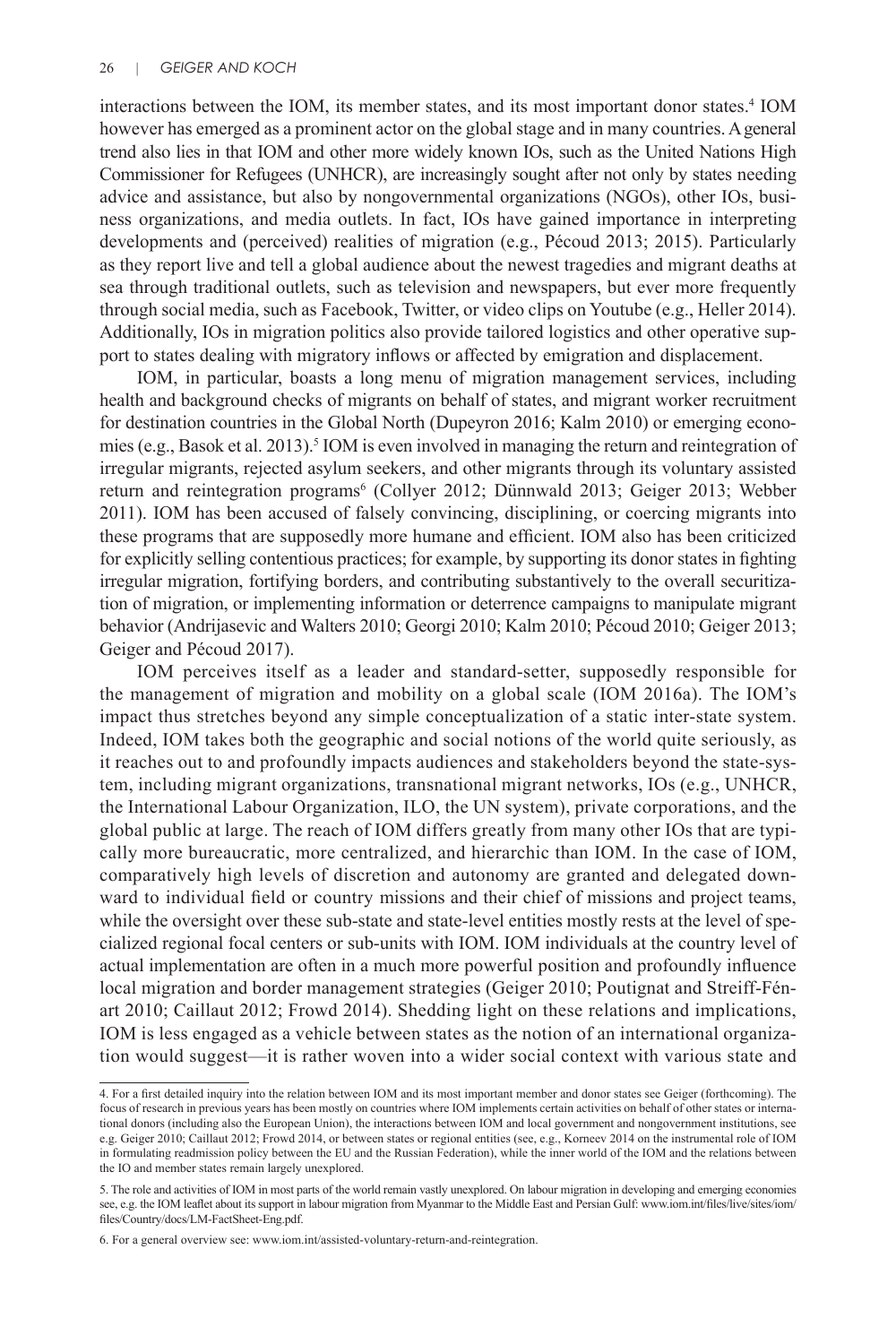non-state actors. In other words, IOM is embedded in world society (Kessler 2012).

This article analyzes IOM's role in world society. What role does IOM play in organizing or (in the words of IOM) "managing" world migration, and does IOM contribute to world order? We conceptualize the IOM as a world organization by emphasizing IOM's embeddedness in world society, its self-perception as part of world society, its internal relations that reflect how decisions are taken and how IOM refers to the world around it, its interactions not just with states but with other IOs and NGOs active in migration politics, and finally its contribution to global order in migration politics (Koch 2015b). This concept does not concentrate on state-IO relations, rather, it highlights the interrelations within IOs (such as between state representatives and bureaucracies) and between IOs and their wider environment, consisting of both state and non-state entities.

We use the theoretical concept of world organizations to understand and discuss IOM and its role in world migration.<sup>7</sup> Since the late 2000s, there has been growth in the number of independent and critical studies on the IOM, specific aspects of this organization, and its activities (e.g., Andrijasevic and Walters 2010; Georgi 2010; Ashutosh and Mountz 2011; Dupeyron 2016). Most of these contributions however, lack a reference to more general discussions and mainstream concepts in IR and IO studies: namely, a solid, common, and combining theoretical perspective.<sup>8</sup> Even though critical scholars have uncovered important facets and pointed out crucial issues, the perspective we are proposing in this article will bring at least some of the puzzle pieces together, helping us to more adequately capture and portray the IOM as a unique example of an innovative world organization. Herewith, we intend to analyze the interplay between IOM and its social world surroundings. This theoretical concept draws on an understanding of IOs as organizations in world society (Albert and Hilkermeier 2004; Koch 2015a) that aim to contribute to the emerging international political sociology of IOs (Koch and Stetter 2013).

The argument is divided into three parts. The first part deals with the theoretical concept of world organizations that follow the "organizational turn" (Ellis 2010) in the study of IOs and conceptualizes IOs as organizations in world society (Albert and Hilkermeier 2004; Koch 2015a). In the second part, we introduce the IOM as a very important IO in the field of migration politics that cannot merely be seen as an intermediary between states or state-led organizations as it interrelates with several non-state actors. In the third part, we apply this theoretical concept to analyze IOM as a world organization by focusing on the four dimensions introduced in the first part: 1) the IOM's semantic self-description and relations to the world, 2) its inner world, such as its structures, processes, and participation in decision-making, 3) its environmental relations or external relations, as well as (4) the IOM's role in generating world order. Finally, we revisit our analytical approach and take stock of our specific findings into IOM and the generalizations that follow. We argue that any current and innovative analysis of IOs must stretch beyond conventional discussions of IOs as inter-state bodies to deliver better and more accurate explanations; more specifically, in terms of their world semantics, their inner and external worlds, and their contributions to create world order.

#### **The Conceptual Framework: International Organizations as World Organizations**

Before developing our concept of IOs as world organizations that aim to contribute to the emerging international political sociology of IOs (Koch and Stetter 2013), we consider three important strands of discussion in IO studies and international relations (IR).

First, in a narrow and traditional perspective some studies continue to focus predominantly or almost exclusively on states, rarely taking other policy actors into account. This perspective is closely connected and follows directly from the formal definition of IOs as

<sup>7.</sup> Future case studies will include the UNHCR, the International Labour Organization (ILO), the International Centre for Migration Policy Development (ICMPD) and the Organization for Security and Cooperation in Europe (OSCE).

<sup>8.</sup> Exceptions include the discussion of IOs, including IOM, in the field of migration politics and their conceptualization with the help of fundamental concepts in IR and IO studies and with the help of the concept and discussion of "world organizations" as proposed in this article: see Geiger 2012; Geiger and Pécoud 2014.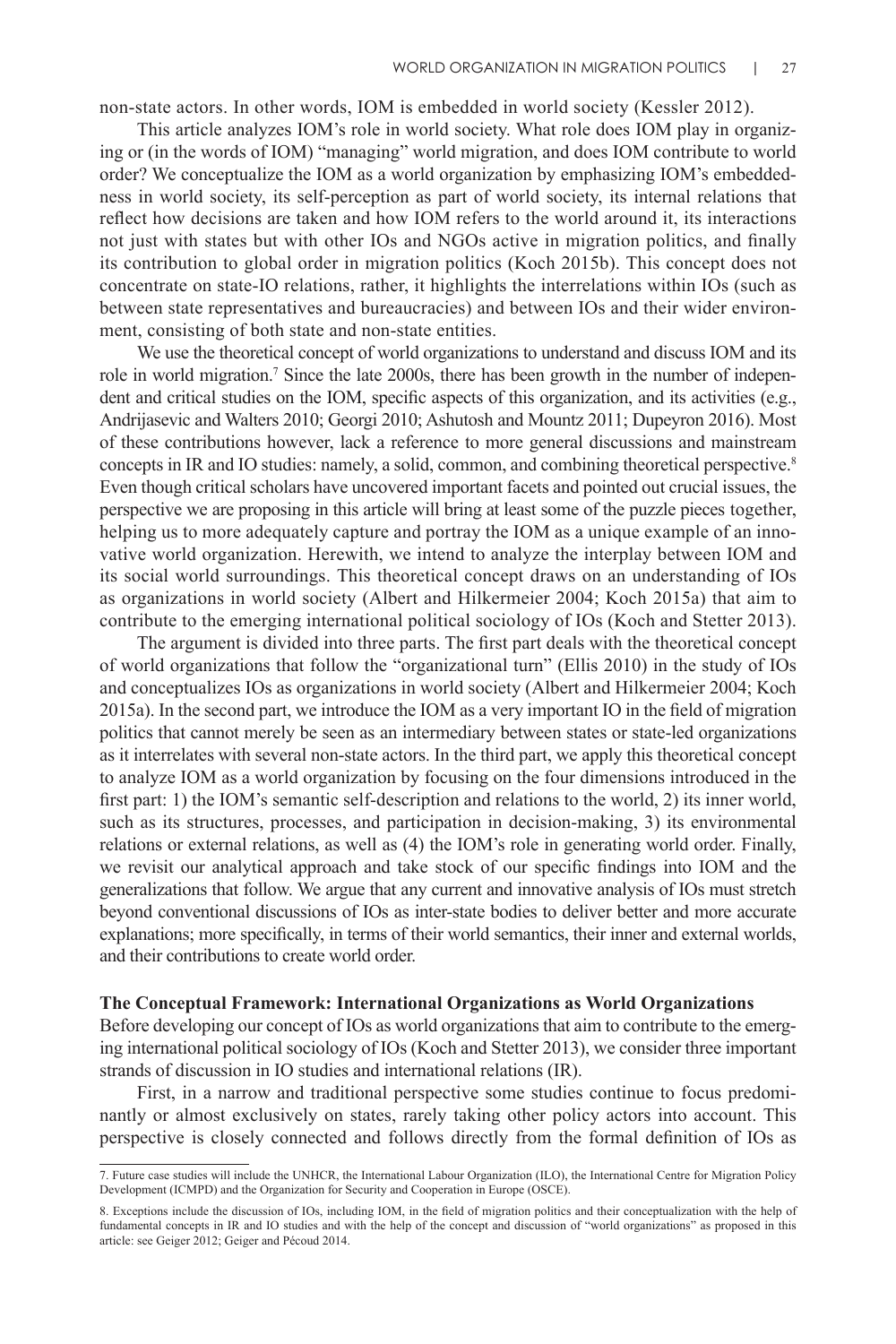"an association of States, established by agreement among its members and possessing a permanent system or set of organs" (Virally 1981, 51). This and similar sounding definitions, emphasize the international character and simultaneously neglect the organizational character of IOs. Therefore, our analysis is part of the so-called organizational turn (Ellis 2010) on IOs.

A second set of discussions are concerned with the roles ascribed to IOs in IR theories. Within this expansive literature, the varying roles are located in a triangle, looking at IOs as instruments, arenas, and actors (Karns and Mingst 2010; Davies and Woodward 2014). Realism and neorealism see IOs as instruments for states, neoliberal institutionalism conceives of IOs as arenas in which states can negotiate, and global governance and social constructivism perceive IOs as actors vis-à-vis states. Even though IOs might have been designed by states to further their own goals (Koremenos et al. 2001, 762), they might develop in a way unintended by states (Nielson and Tierney 2003). Most IO studies—regardless of whether IOs are perceived as instruments, arenas, actors, or agents—emphasize the relations between states and IOs. These studies are interested in whether IOs act and perform in the way they should according to their design or the competences delegated to them. This state-centric perspective however, neglects to conceive of IOs as organizations in their own right, embedded in a larger environment that does not only consist of states (Hurd 2011). We are interested in how IOs relate to and interact with their wider environment and how member states and administrative members interact in decisionmaking processes within IOs.

Finally, a third strand of newer discussions points to the embeddedness of IOs in wider environments, as well as its political relevance (Tallberg and Jönsson 2010). It extends the reference point to a wider environment of states and non-state actors, including IO, NGOs, media, civil society, and the global public (Biermann and Koops 2016; Ecker-Ehrhardt 2014). In fact, this strand challenges past arguments and assumptions that states are firm principals and IOs mere agents at their disposal (Lyne et al. 2006 and Hawkins et al. 2006). Hence, both the interrelations of IOs with states and non-state actors need to be studied and vice versa. IOs and other non-state actors tend to simply matter more, for example, by contributing more prominently to the establishment of global order in various policy fields (Abbott et al. 2015 and Biermann 2015).

Our concept of IOs as world organizations draws on these discussions and argues to conceive IOs as organizations in world society. It takes on an open systems perspective (Scott 1992), which focuses on the embeddedness of IOs and their interrelations with world society. Conceptualizing IOs as organizations in a wider social environment is not a new concept but a rediscovery. In the mid-1980s, Jönsson (1986) applied a framework from interorganizational theory and network analysis to the interplay of IOs. Moreover, Ness and Brechin (1988, 248– 52) attempted to bridge the conceptual gap between IR and organization studies by conceiving of IOs as organizations within international politics and defining their central characteristics (organizational environments, technology, structure, and goals). Barnett and Finnemore (1999; 2004) developed a more elaborate model to analyze IOs' power and pathologies. The model treats IOs as bureaucracies, in a Weberian sense, and highlights their four sources of authority: rational-legal, delegated, moral, and expertise. Barnett and Finnemore (2004, 31) further identify three related mechanisms: "IOs (1) classify the world, creating categories of problems, actors, and action, (2) fix meanings in the social world, and (3) articulate and diffuse new norms and rules." The power of IOs thus stems from their authority, knowledge, and the rules governing international relations.

One might argue that IOM is a perfect example for a bureaucratic organization as most decisions are either taken at the headquarter level or, more importantly, in the nine regional offices. Although Barnett and Finnemore (2004) offer an innovative model for IOs' authority, their conceptualization of IOs as bureaucracies, as opposed to organizations, renders it applicable only to IOs with dominant administrations (e.g., the World Bank or IMF). The model is particularly difficult to apply to IOs that are not only driven by the bureaucracy at headquarter locations but also proactively forecast and rapidly respond to local developments or environ-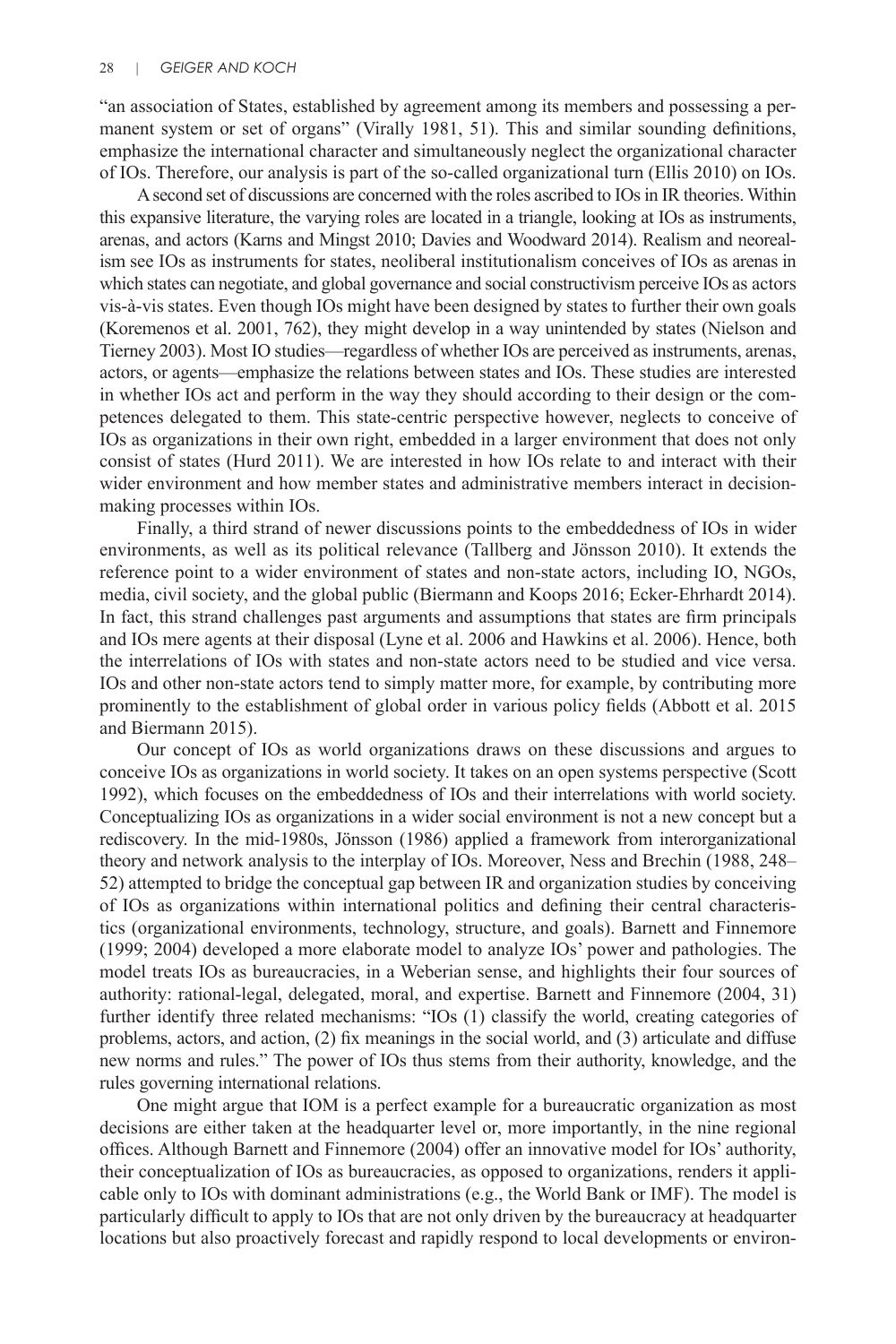ments through field and regional offices (e.g., the operations of IOM and UNHCR during conflict situations or their regular everyday politics), which are never completely controlled or instructed by headquarters. Furthermore, Barnett and Finnemore's (1999; 2004) perception of IOs as bureaucracies is not apt to study interrelations within IOs, such as between memberstate driven and more administrative organs within an IO.

While, Barnett and Finnemore (2004) also study how IOs maintain their authority and autonomy vis-à-vis states, they do not conceive of IOs as embedded in a complex social environment. Brechin and Ness (2013) reevaluated this gap between IR and organization studies, claiming that it had narrowed substantially. They emphasize that further insights could be gained from differentiating the environments of IOs and exploring how IOs process external demands internally, gain legitimacy, interact with other organizations (including states but also many other actors) in their social environment, and contribute to global order (Brechin and Ness 2013, 32–34). To address these desiderata, a general organizational concept is needed that grasps IOs, their selfperceptions in world society, internal decision-making processes, environmental embeddedness, and contribution to global order (Koch 2015b).

From an open systems' perspective rooted in organization studies, organizations are systems composed of a combination of different but interrelated elements (Scott 1992, 77). They can be distinguished from collective entities in that their elements are loosely coupled, which permits them structural flexibility and variability (Meyer and Rowan 1977; Weick 1979). An organization does not have a singular objective. Rather, the different organizational units pursue different sets of interests, develop their own logics of interaction and decision-making, seek to maximize their benefits, and form their own affiliations (Pfeffer and Salancik 1978). Simultaneously, organizations are embedded in and interact with their (world) societal environment. By using feedback loops, organizations react to changes in their environment and adapt their output accordingly (Scott 1992, 77ff). Moreover, organizations develop specific elements, resources, and functions to ensure their survival and legitimization by the environment. As environments are unstable and dynamic, organizations are forced to adapt routinely. The boundary between organization and environment is porous and variable, because 1) members of an organization are simultaneously part of the organizational environment, and 2) an organization is in permanent exchange with its environment (Meyer and Rowan 1977; Pfeffer and Salancik 1978; Weick 1995).

This open systems perspective allows us to conceptualize IOs as embedded in a world societal environment. World society implies a global social context, which provides the framing conditions for any other social units and constitutes social organization in itself (Greve and Heintz 2005). As such, IOs and national states are "constructions of a common wider culture" (Meyer et al. 1997, 152) within a stateless world society (Meyer 1999). World society emerges from the institutionalization of rationalized world cultural models, which, "organized in scientific, professional, and legal analyzes of the proper functioning of states, societies, and individuals, are more cognitive and instrumental than expressive" (Meyer et al. 1997, 149).

Organizations as well as other actors are manifestations of world cultural models that lead to structural similarities (isomorphism) in world society. These isomorphic processes are a necessary consequence of a process of modernization and rationalization. World society only exists because world policy is enacted and in turn shaped by agents, be they states, IOs, NGOs, or scientific experts (Boli and Thomas 1999; Meyer et al. 2006; Meyer and Jepperson 2000). IOs are parts of world policy as they do not act in a narrow sense. As opposed to rational self-interested actors, IOs are "rationalized agents who function vis-à-vis organizing others" by "managing, but also constructing, the agreements among and long-run interests of true actors such as human beings, national states and organizations" (Meyer 1994, 47). The question is how and to what extent do IOs present themselves and act as world organizations? The perspective of open systems allow for the creation of four analytical dimensions—world semantics, the inner word, external relations, and the generation of world order (Koch 2015b):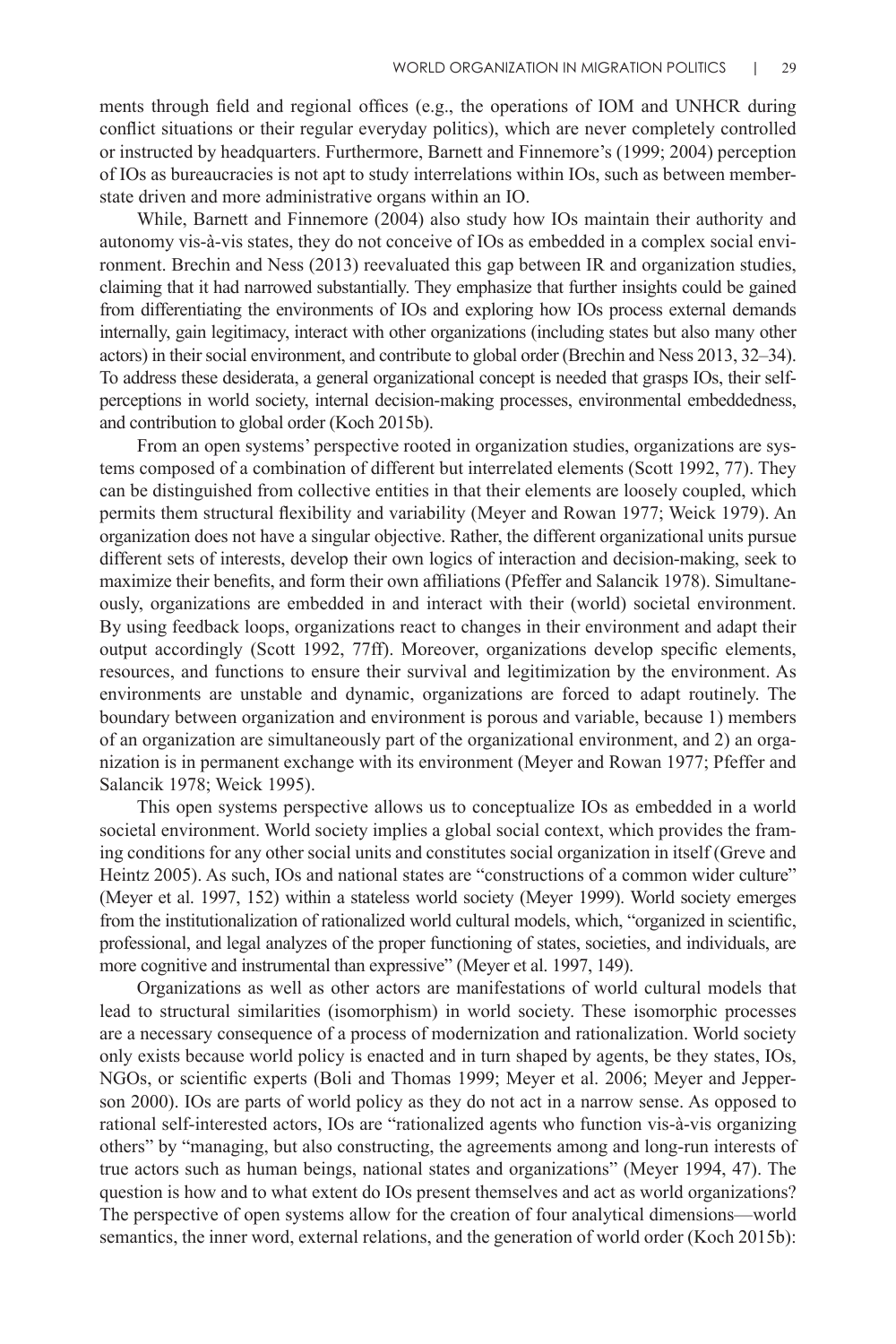## 30 | *GEIGER AND KOCH*

- 1. World Semantics: World organizations are characterized by an explicit semantic reference to the world, for example, in their name and self-description, e.g., World Bank, World Trade Organization (WTO), or World Health Organization (WHO). Other IOs have an implicit reference to the world as part of their corporate identity, such as the International Labour Organization (ILO) that lobbies for worldwide labor standards. World semantics thus relate to the interdependence between IOs and their world in their organizational self-conceptions. They may provide insights, for example, into the function of IOs in world society or its contribution to identity construction (Albert 2005). The self-understanding and self-perception of IOs are arguably mirrored inside these organizations, their external relations, and their contributions to world order.
- 2. Inner World: IOs are non-monolithic, complex entities. Member states, individually and in coalitions, pursue their particular goals within and through the medium of IOs. The concept of world organizations sees member states (as the term suggests) as members of an international organization. Member states are an important part of many IOs as they are involved in decision-making processes. However, member states do not always play out as the central actors within an IO. Therefore, we suggest focusing on the inner world of an IO to scrutinize if and how decisions are taken and who is involved. The IOM, for example, is an IO in which the regional offices are very crucial for the organizational decision-making, whereas member states do not play a central role (see below). In addition, IO headquarters and top officials, administrative units, regional offices, and local missions may pursue their own interests or develop rationales for action and decision-making, thereby strengthening the organization's autonomy and authority (Barnett and Finnemore 2004). This process may even occur without significant control, commitment, or awareness from higher levels of organizational leadership. The inner world of IOs also encompasses all decisions and actions particular IOs make in response to perceived external (environmental) challenges.
- 3. External Relations: IOs are embedded in and part of a larger social environment in which they coexist with other organizations (other IOs, NGOs, multinational corporations, or states). The environment is defined as "everything outside the organization" (Mintzberg 1979, 267), which makes it possible to extend the focus beyond an IO's relations with states and to include all actors and events that do not belong to the organization, and study their relations (as, e.g., Biermann 2008; Brosig 2011, Biermann and Koops 2016). IOs also maintain relations of various kinds with their environment. For example, they might act according to certain expectations of states, rival other IOs, or take the expectations of NGOs and other nonmembers into account. IOs also creatively develop organizational responses, statements, or actions in reaction to criticism from member states and nonmembers.
- 4. World Order: The open systems' perspective connects with global governance studies in that organizations must cope and interact with a (highly) dynamic, and thus contingent and uncertain, environment. To reduce contingency and uncertainty, and to enable continued decision-making, organizations make corporate decisions regarding their structures and procedures. Thus, IOs must agree on principles, rules, and norms that serve as premises to subsequent decisions. Decision-making occurs in reference to the self-perception of an IO and the expectations of external actors. IOs' decisions are in turn accepted by external actors, which increases their legitimacy. Herewith, IOs create order for both state and non-state actors (Ahrne et al. 2016).

# **IOM's History and its Development in Migration Politics**

The swift growth and increasing influence of the IOM conveys an impression of significant success of a now globally dominant IO. IOM membership expanded from sixteen member states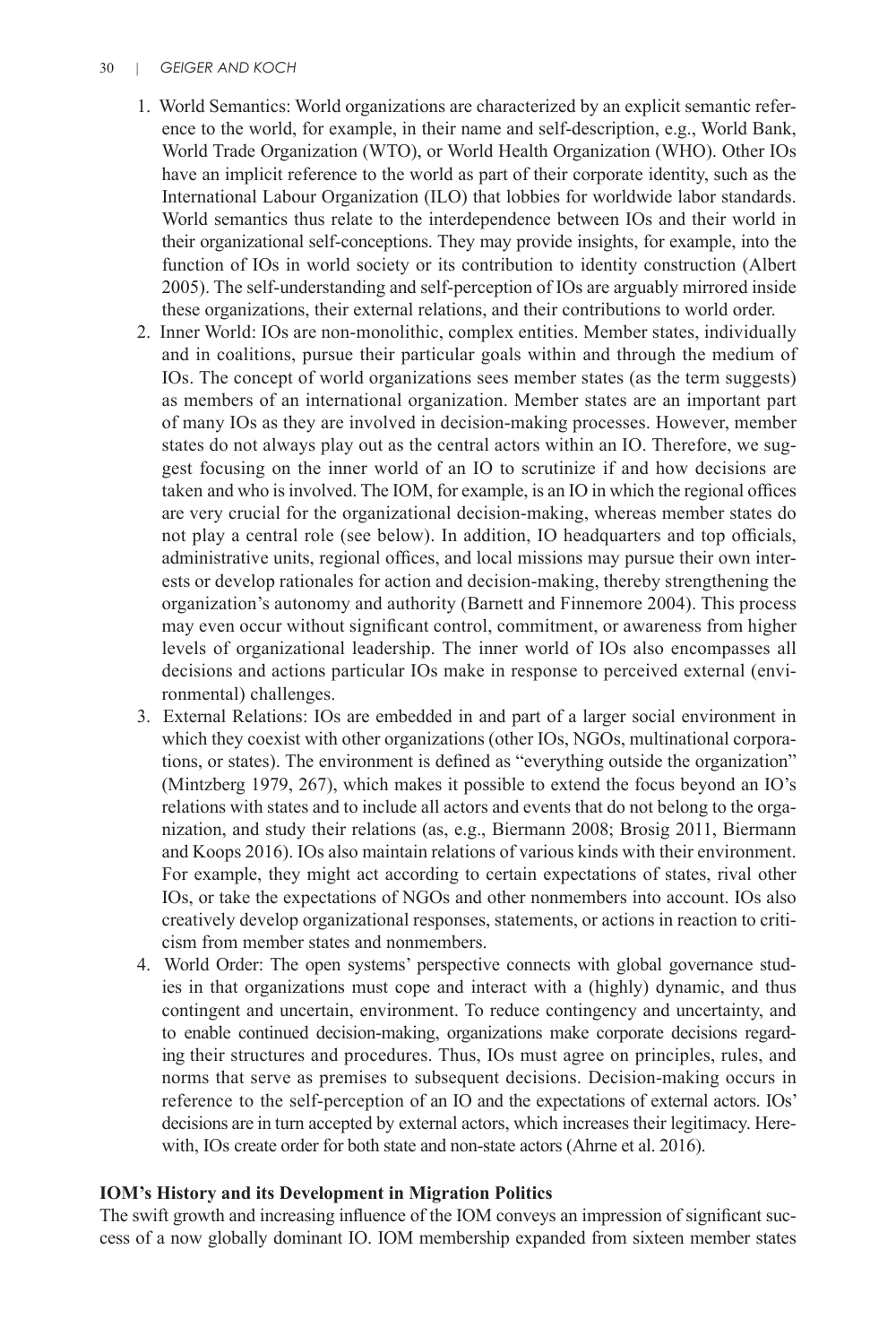in 1951, to 166 member states in 2016; between 1998 and 2016 alone membership more than doubled (from sixty-seven to 166 states). At the same time, IOM also experienced a massive expansion as reflected in its annual expenditures (USD 242.2 million in 1998 to over USD 1.4 billion in 2015); field locations (400); staff (close to 9,000); and projects (approximately 2,400) (IOM 2015a/2016b/2016c/2017b).

Omnipresent today, IOM was not meant to be permanent, let alone global, at its founding. Established in 1951, its predecessor carried the programmatic and telling title of Provisional Committee for the Movement of Migrants from Europe (acronym: PICMME; Elie 2011). Fearing the Soviet Union's and other communist countries' influence on yet another UN agency, the U.S. and its allies founded PICMME outside of the UN System,<sup>9</sup> where the organization operated for several decades. Evolving over the years into a quasi-permanent organization, with increasing activities outside of Europe, a rapidly growing membership, and influenced strongly and shaped by the U.S. and other leading Western countries, the organization was first renamed to Intergovernmental Committee for European Migration (ICEM) in 1952. As its global focus, membership, and activities expanded, ICEM underwent further name changes to Intergovernmental Committee for Migration (ICM) in 1980 and to its current name in 1989 (Perruchoud 1989; Georgi 2010; IOM 2016a; IOM 2016d; Elie 2011).

Migration, refugees, asylum, and other related policy areas are traditionally prerogatives of states and their governments. The growth and expansion of IOM and other international organizations (e.g., UNHCR: Loescher 2001) in these areas is thus particularly noteworthy, as they question and challenge these prerogatives and the very foundations of the nation-state concept and the global inter-state system. Until the 1990s, states avoided sharing or delegating responsibilities with other states, let alone non-state or inter-state actors such as IOs. Meaningful inter-state discussions and dialogues between states and IOs on migration are a post–Cold War phenomenon (starting 1989–90) with the exception of the European Community (Guiraudon 2000; Geddes 2003) where the notion of shared responsibilities in migration, border control, and the need for a common migration policy had emerged in the early 1950s.

The mid-1980s were a decisive moment for IOs, which saw their role and influence in migration and related policy domains quickly and significantly expand. This process began with the Intergovernmental Consultations on Migration, Asylum and Refugees (IGC 1985), an informal and nonbinding consultative process between key receiving countries in the Global North. The 1990s were subsequently marked by a significant increase in the number and frequency of regional consultative processes on migration, asylum, and borders worldwide (Thouez and Channac 2005). Migration was suddenly everywhere as Newland (2010) and Pécoud (2015) recall. Many states sought to engage with new bilateral and multilateral forums on migration, asylum, and borders. IOs grew to provide states with more migration-relevant information and expertise, as well as logistical support in fortifying border controls through training, policy advice, and tradeshows for technology procurement, information, and deterrence campaigns about the risks of migration, as well as return programs. Several case studies have pointed to the significant agency IOs can leverage and exercise in particular cases by, for example, running refugee camps on behalf of the international community in Kenya and other countries (UNHCR; e.g., Hyndman 2000), designing full-fledged national migration policies for specific countries, and even implementing these policies as quasi-governmental actors on the ground on behalf of international donors and foreign countries that pursued through IOM, UNHCR, and other organizations mostly restrictive approaches to migration and refugees (Geiger 2010; Caillaut 2012).

Existing and proliferating enormously outside the UN system, IOM in summer 2016 decided to follow up on the repeated calls of UN institutions, member states, NGOs, and other organizations to finally join the UN as a formal UN organization. Yet, the IOM negotiated a

<sup>9.</sup> The other founding states were Australia, Austria, Belgium, Bolivia, Brazil, Canada, Chile, France, the Federal Republic of Germany, Greece, Italy, Luxembourg, Netherlands, Switzerland, and Turkey (Elie 2011).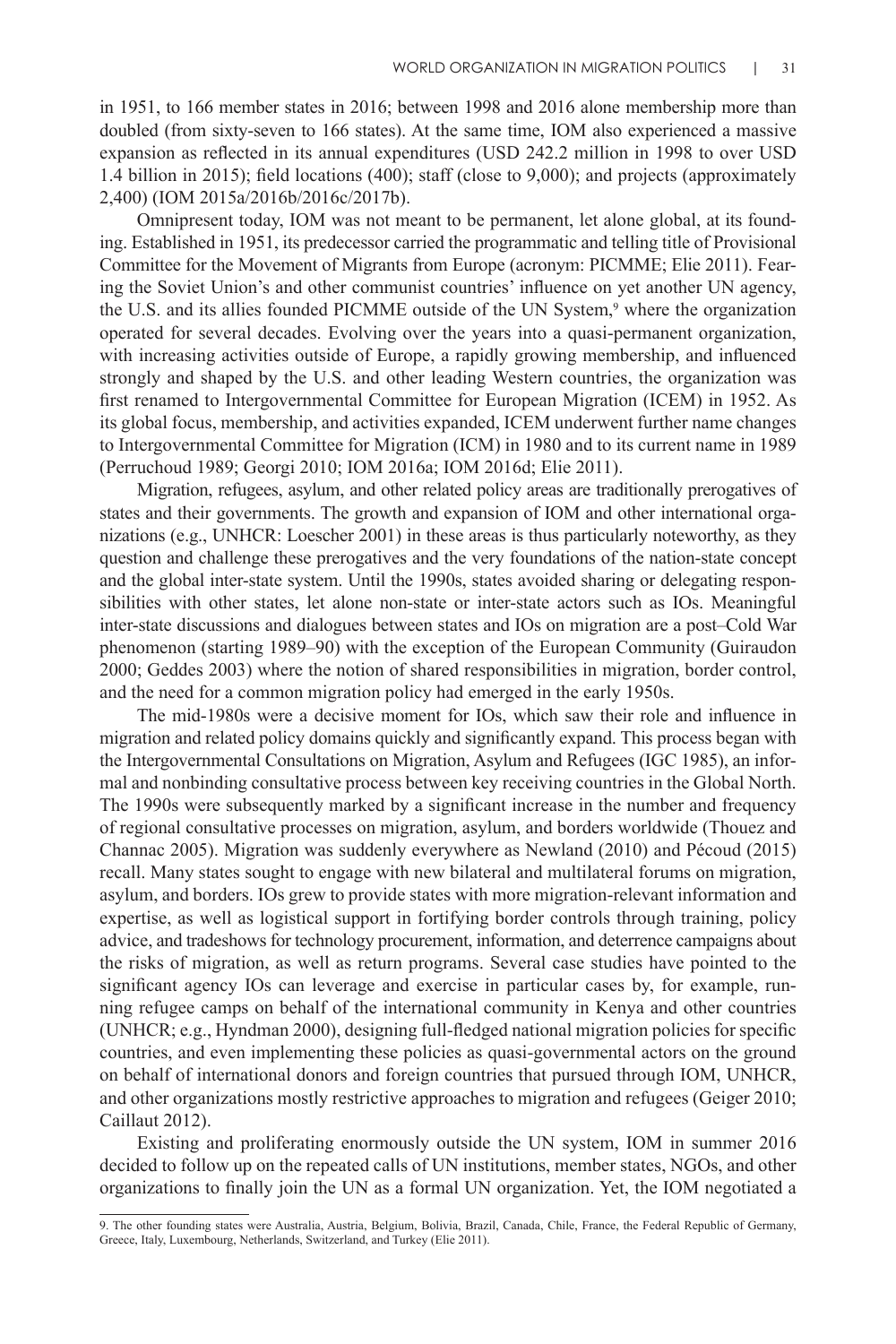completely new and rather nebulous term and status for "related organization to the UN."10 Very little aside from rumors is known about this sudden rupture with IOM's longtime and preferred existence outside the UN system. Instead of directly becoming a fully integrated UN agency, IOM (probably in a last effort to keep at least a substantial portion of its previous strong independence and autonomy) opted for the label and rank of a "related organization." While, at the same time, IOM made a rather bold move and started to call itself the "UN migration agency," following up on the UNHCR's earlier move to call itself "the UN refugee agency." In this sense it stressed parity with the UNHCR, a real UN agency, so as to leave no doubt that the IOM is as important as the UNHCR and so that the labeling of "related organization to the UN" would not be confused with a mere observer status or a subordinate entity in the UN—perhaps even subordinate to the UNHCR or the other migration agency, the longstanding International Labour Organization (ILO).

These observations relate to the main discussions in IO and IR studies taken as an embarking point in part 1; even in the distinct case of migration, the focus on states proves somewhat outdated, as both the absolute authority of states, as well as simplified understandings of IOs as organizations formed and controlled by states, are no longer adequate. It is important to observe and analyze the roles ascribed to IOs. Are IOs only the means for hegemonic states to maintain or increase their powers? Or do IOs, in their capacity as mediators and forum organizers embedded in world society, further the goals of non-hegemonic members, while also developing and pursuing their own interests and agendas? Are IOs by extension more than arenas or instruments? Have IOs gained agency and what is the quality and relevance of their actorness? What are IOs able to do, change, and influence in the field of migration alongside governments, and to what extent can their interests and policies contradict those of states, hegemonic, or otherwise?

The IOM's field operations, for example, point to the organization's close interactions and dependency on other service providers in specific program and country contexts. The latter not only includes local government partners but also nongovernmental organizations that are sometimes created by IOM as quasi-NGOs, IOs, and transnational humanitarian networks (e.g., church-led, e.g., Caritas), as well as control-oriented agencies and programs (e.g., police assistance missions of the EU to non-EU states, see e.g., Geiger 2010 and Geiger 2011 for empirical examples). At the same time, IOM demonstrates a remarkably high level of independence and autonomy that becomes visible at the local (grassroot) level of implementation where IOM activities are actively designed and configured by individual specialists in the country team and the local chief of mission, with a comparable low level of headquarter oversight and power (see, e.g., Geiger 2010; Caillaut 2012; Frowd 2014).

This combination of strong independence and high levels of (local) flexibility, while at the same time remaining strongly dependent on other local implementing partners (e.g., NGOS and local state governments), relates to the discussion on the embeddedness of IOs in wider environments and its relevance to IOs and their activities in the field of migration. Questions that arise are: To what extent can IOs in a common, non-exclusive, state-controlled environment, influence and decisively impact migration processes in partnership with other state, inter-state, and non-state actors? How does embeddedness matter and shape the agency's response, and the IO's actions in the field of migration? And to what extent can IOs create common narratives and orders with and within this environment?

# **Analysis: The IOM as a World Organization**

In emphasizing that IOM is embedded in world society, we can differentiate four dimensions according to the theoretical concept introduced in the second section. First, we are interested in the self-perception of IOM as part of world society and its relations to the world. Second, we are analyzing the internal relations of IOM that reflect how decisions are taken, how the entities within the IOM interrelate and interact, and finally, how and to what extent member states influence the

<sup>10.</sup> See www.iom.int/news/iom-becomes-related-organization-un.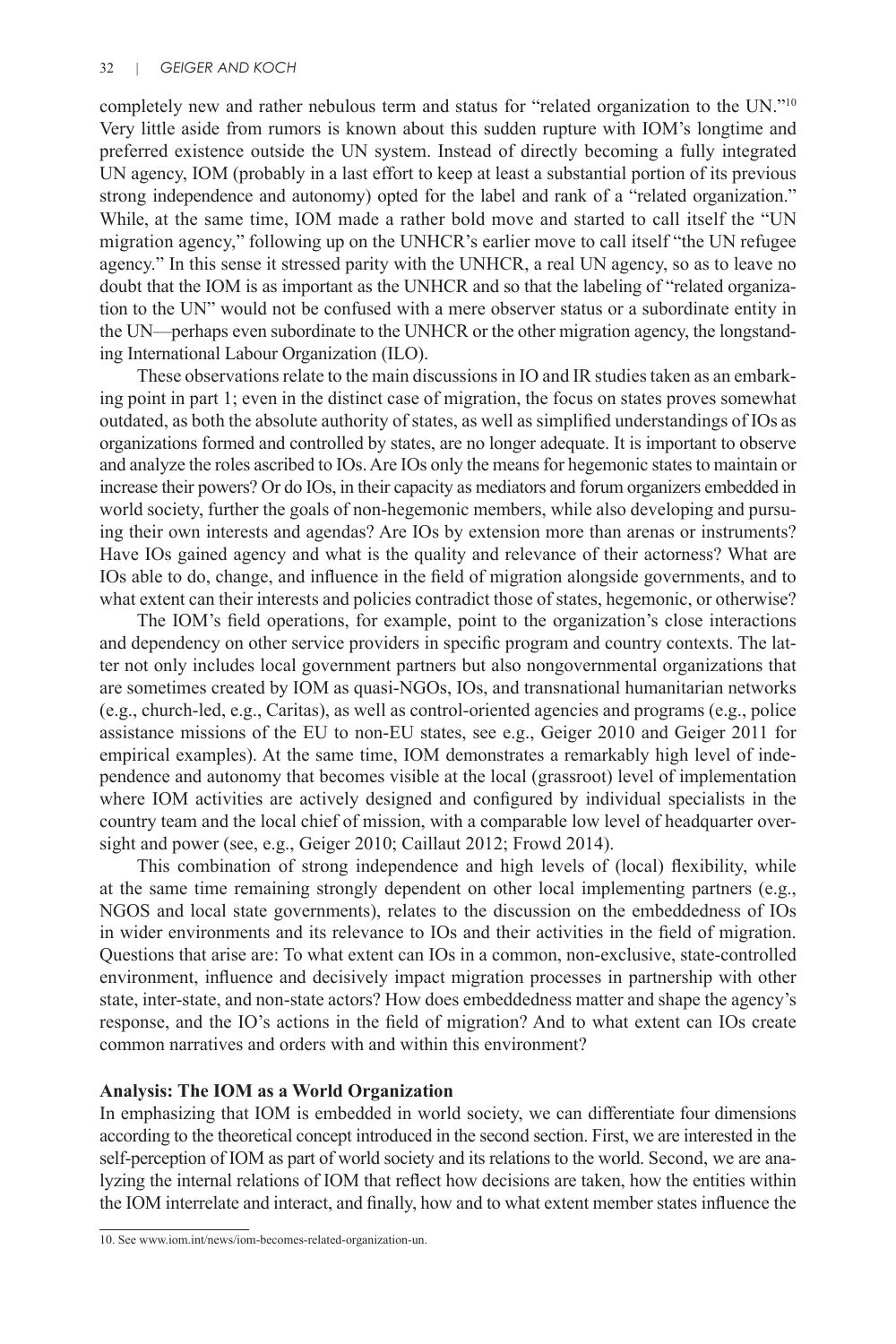work of the IOM. Third, we are focusing on the interactions of the IOM not just with states but with other IOs and NGOs active in migration politics. Fourth, we are scrutinizing IOM's contribution to global order in migration politics. Therefore, we are not only interested in the actual work of the IOM or the roles and regulations formulated by IOM, but also if the work of IOM serves as a role model or reference point for other organizations.

# **World Semantics**

World semantics refers to an IO's individual description of the world. The core interest is to reveal how world organizations understand and put themselves into context with the world. Is their world only comprised of states or does it include non-state actors? What political and social functions do world organizations fulfill in their (respective) world(s)?

Today, the IOM somewhat presumptuously declares itself the "leading intergovernmental organization" (IOM 2015b) in the field of migration and calls itself "the Migration Agency" and "the point of reference in the [supposedly] heated global debate [on] the social, economic and political implications of migration in the 21st century" (IOM 2015b). As mentioned earlier, in 2016, IOM finally made the move to become a UN organization and to relabel itself again, now becoming the "UN migration agency" (with UN finally in the title).

All these self-definitions and their historical evolvement suggest that IOM could indeed be portrayed as a world organization and that it reconsiders and (re-)employs its world semantics strategically. For example, to assert its position, differentiate itself within the world of migration, or to competitively stress its leadership among international organizations. IOM declares itself as "the Migration Agency" whereas UNHCR has begun to differentiate itself as "the Refugee Agency" and in omitting the UN label, the UNHCR seems to conceal an important aspect of its identity and position.

Then, years later, in the months that preceded the 2016 New York Declaration and the decision of UN member states to start developing two "Compacts"—one on refugees, with UNHCR as lead organization, and one on migration, with potentially IOM as lead organization—the IOM made the strategic move to join the UN family as a "related organization" and moving semantically into a "parity" position with UNHCR, labeling itself suddenly the "UN migration agency." Despite operating for many years on the sidelines of the UN system, IOM already (before its 2016 formal accession to the UN) boasted a nearly global, universal membership (see part 1.1), very similar to the UN (the new mother organization) as a whole. It could be argued that the imminent Global Compact process at the UN level, together with an intensifying competition with UNHCR and ILO, finally moved IOM toward the UN system and to overcome it previous distance to the UN. While IOM has started to lead the UN Compact process on migration, UNHCR is leading the UN Compact process on refugees, while ILO was almost ousted from the process, which could have happened to IOM if IOM had not made this strategic move to become a "related organization."

During the decades before (since the 1950s), IOM had imitated and created a world organization like the UN, and granted observer status to sixty intergovernmental organizations and UN bodies, and an almost equal number to (international) nongovernmental entities (IOM 2016e). It was only in 2016, after this desperate but strategic move, that the IOM gave up a substantial share of its decades-long independence and autonomy outside the formal UN system.

Even IOM's web site address reveals insights into its identity as a world organization. The current address' (www.iom.int) predecessor was exclusively Swiss for a long time (www. iom.ch).<sup>11</sup> This decision was likely due to the organization's Geneva-based headquarters, and as critical examinations have argued, a consequence of IOM's pronounced interest in remaining under the radar and its reluctance toward being misidentified as a UN-type organization. A status that changed finally in 2016.

<sup>11.</sup> Today www.iom.int links to www.iom.ch and vice versa. Interestingly, the IOM seems never to have been interested and able to purchase the address www.iom.org from the Isle of Man's James Family.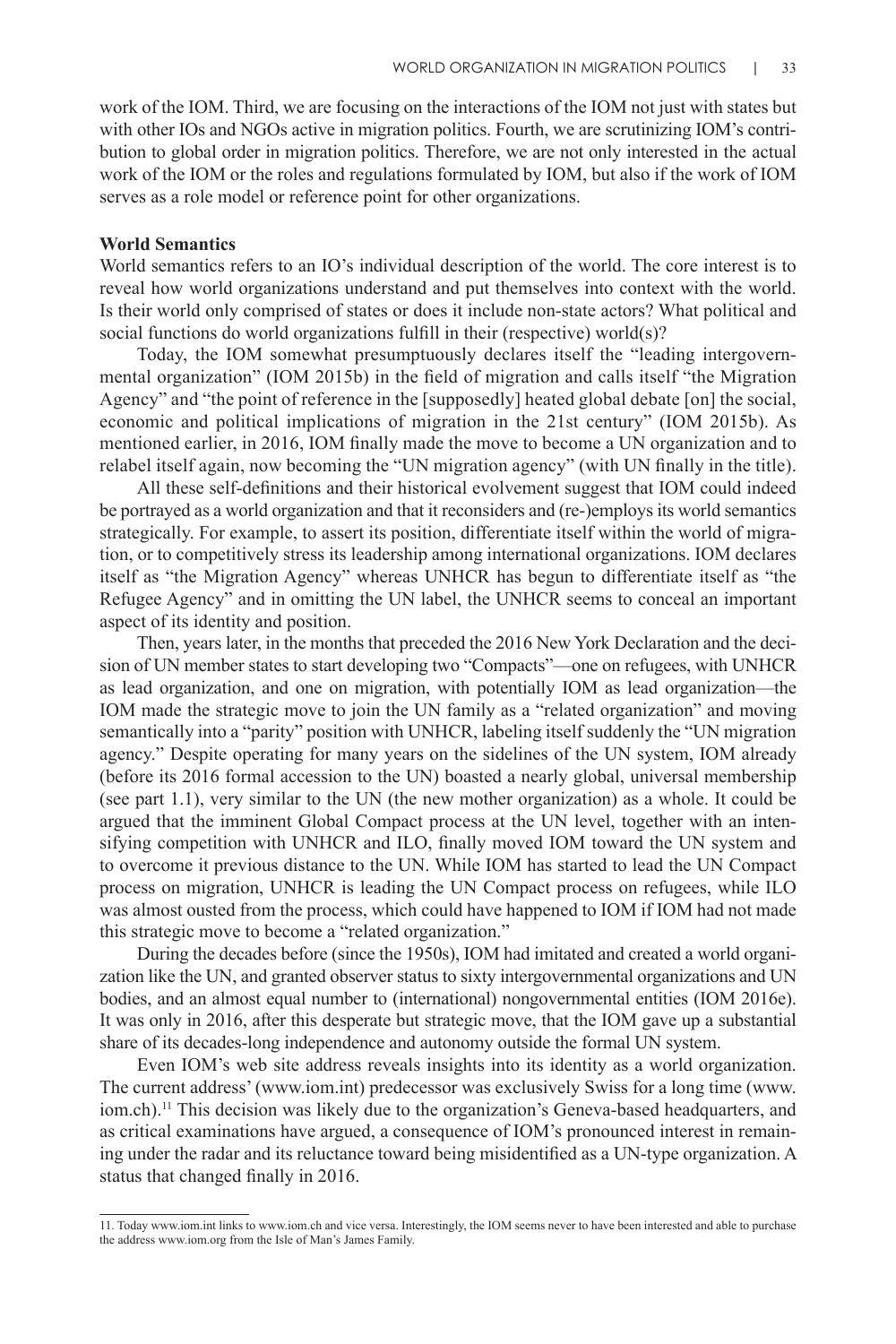IOM's web site also reveals what the world is to IOM, how it perceives itself in the world, and its embeddedness in world society. The IOM reaches out to and addresses each site visitor, like members of the global public. But this open and friendly appeal to their audience seriously contradicts the closed, state-centric reality of this inter-governmental organization, which is commonly accused of catering exclusively to the restrictive interests of Global North receiving states (e.g., Georgi 2010; Kalm 2010; Andrijasevic and Walters 2010; Ashutosh and Mountz 2011). The bottom of the web site's landing page encourages visitors to "stay connected" by showcasing the access points to IOM's Facebook, Twitter, Youtube, Flickr page, and RSS feed. Above these access points, links are emphasized that encourage visitors to subscribe, learn about IOM's campaigns, report missing friends to the Missing Migrants Project, and donate to IOM via credit card. The entire web site of the IOM appears to have a deliberate strategy to catch each visitor's attention, appeal to them as global citizens, connect them to IOM, and somewhat inevitably render them complicit in the IOM's agenda and practices. Through donations, the global public and each individual citizen can become a quasi-member of the organization. IOM can thereby become the public's organization and reference point in the world of migration.

IOM attempts to lead the global migration debate not only by stating its importance but also by offering visuals and stories on its web site that allow the global public to relate to and acquire a share in the issue. The landing page is covered with videos, maps, and heavily editorialized stories of migration and migrants. Campaigns on the landing page, such as "I am a Migrant" and "Migrant Heroes," allow migrants to share their stories with the world, giving a platform for icons to be born. The IOM strategically reconstrues its account of the world of migration and communicates its own map of the migratory world when reaching out to migrants and its global audience who, based on the selection bias implicit in web sites, are likely already interested in seeking information on migration issues. IOM's relationship with states, its real members, main donors, and party whose interests the IOM caters to, take a virtual backseat on the IOM web site.

While the UNHCR's annual brochure is issued as "Global Appeal" (UNHCR 2016), the IOM's counterpart "Migration Initiatives" (IOM 2014) stresses the IOM's approach in taking leadership and responsibility for states, migrants, and global society at large. According to IOM the brochure lists the most pressing migration-related challenges. For almost every country, the publication catalogues a description of each issue, and designates a list of measures and solutions that are supposedly necessary. Each measure in turn has a price. The publication is in essence a public and open funding pitch for the world of co-managers and donors. It is important to note that these donors and potential clients also include other organizations and private actors, despite the prominence of states and regional entities as IOM donors, such as the European Union.

#### **Inner World**

Maps and other graphic representations both guide and represent the IOM's internal structure and operational activities. IOM concentrates its activities and interventions along certain routes and at specific hot spots, like the current migration routes across the Mediterranean toward Europe. It thus conveys a preoccupation with the entire world, and a flexibility to shift focus and operations from one event to another through outstanding expertise and operational capability. The IOM organizes its world into four regions (see www.iom.int/countries) reflecting its perception of the migratory world and the close historical and/or migratory relationship between certain (sub-) regions: 1) Africa and the Middle East, 2) Americas and the Caribbean, 3) Asia and the Pacific, and 4) Europe and Central Asia (IOM 2016f).<sup>12</sup>

<sup>12.</sup> One could argue that the world perception of the IOM is reflected in its internal structure. Thus, the four dimension are not mutually exclusive but rather interfere with each other.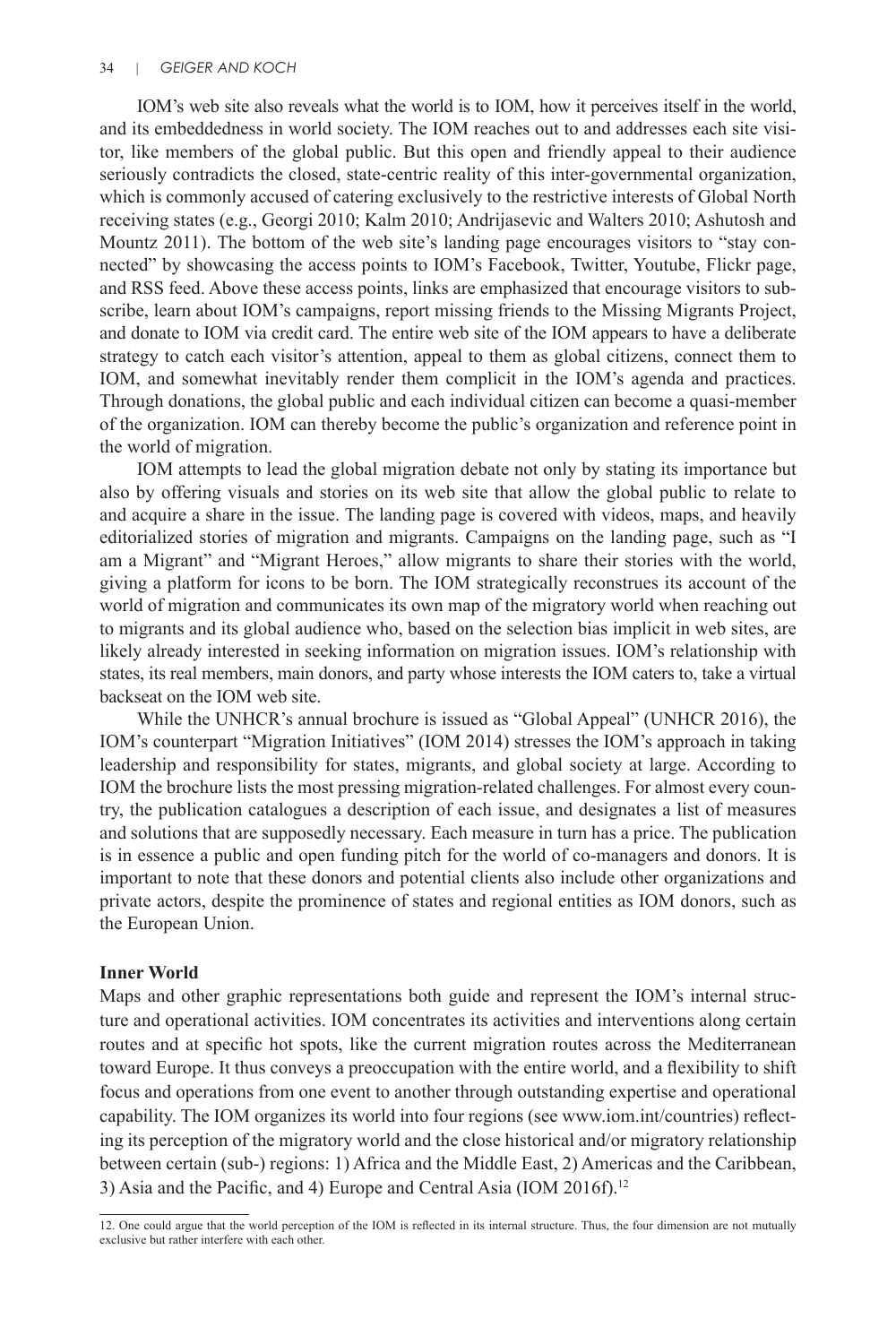A distinct IOM geography is also evident in the organization's highly decentralized approach to migration management as evident in its missions along key routes and hotspots, which seek to tackle challenges on site. While IOM's Geneva headquarters is responsible for general policy making, top-level administration, and collaboration with states, IOs, and other actors, the real work seems shouldered by more than 150 country offices: "IOM's structure is highly decentralized," and in the words of IOM, "This has enabled the Organization to acquire the capacity to deliver an ever-increasing number and diversity of projects at the request of its Member States" (IOM 2016e). The existing research on IOM, the way it operates in countries of implementation and shapes local policy developments, clearly points to an almost unparalleled degree of independence and autonomy of IOM local missions versus IOM's headquarters, and at the same time it indicates a high degree of independence and autonomy toward international donors and member states that are delegating and financing IOM activities (see, e.g., Geiger 2010; Poutignat and Streiff-Fénart 2010; Caillaut 2012; Frowd 2014). It seems that only in formal context and official headquarter statements and publications do member states really matter to IOM and take center stage, while the global public or civil society actors are left out. Although IOM strategically reaches out to the public and civil society community with the help of massive social media campaigns and is strongly dependent on local implementers from the civil society community.

The inner world of IOM is structured by a total of nine regional offices, which formulate regional strategies, plans of action, and provide support to the country missions and states in the regions. They are strategically placed in Dakar (Senegal), Nairobi (Kenya), Cairo (Egypt), Pretoria (South Africa), San José (Costa Rica), Buenos Aires (Argentina), Bangkok (Thailand), Brussels (Belgium), and Vienna (Austria) (IOM 2016e). Five country offices (in Canberra, Australia, covering the Pacific; Rome, Italy, covering the Mediterranean; Astana, Kazakhstan, covering Central Asia; and Georgetown, Guyana, covering the Caribbean; Bangkok, Thailand, covering South Asia) are assigned additional coordinating functions and responsibilities, which involves "ensuring that migratory realities within a defined cluster of countries are taken into account in programmatic activities of the region" (IOM 2016e) or in non-IOM language, monitoring and controlling all missions in the region and the specific regional segment of the migratory world simultaneously. Four other country offices (in Tokyo, Japan; Berlin, Germany; Helsinki, Finland; and Washington, D.C., U.S.) have been assigned so-called Resource Mobilization Functions, which include swift ad hoc support in fund-raising activities and contextualized advice on fund-raising policies, priorities, and procedures in the region. In addition, two so-called special liaison offices are located in New York and Addis Ababa (Ethiopia) to work closely with "specific multilateral bodies, diplomatic missions, and nongovernmental organizations" (IOM, 2016d) highlighting the relevance IOM attributes to other actors outside the realm of states. Two administrative centers in Panama City and Manila (Philippines) add to the peculiar features of IOM. Much like multi-national corporations, IOM has outsourced part of its administration to these two decentralized service centers. Thus, painting IOM as a bureaucracy may not depict its full reality. The whole organization is highly complex, decentralized, and differentiated. It is embedded deeply almost everywhere and at all levels of policy, including the inter-state and sub-state levels as some empirical investigations of IOM practices have demonstrated (e.g., Georgi 2010; Caillaut 2012).

The two mentioned service centers' locations in low-wage countries (Manila and Panama City), as opposed to Western Europe or North America, also indicate IOM's business acumen and emphasis on cost efficiency and consequently in spreading the organization out, exploiting saving factors (here wages) that exist at specific locations outside the world of IOM headquarters. The IOM uses the method of projectization where allegedly all staff and office costs are linked to the implementation of specific projects and their time allocations. The IOM web site proudly declares a "lowest rate of administrative support" at 7 percent of total project costs to cover administrative support and "prioritizes cost efficiency in the implementation of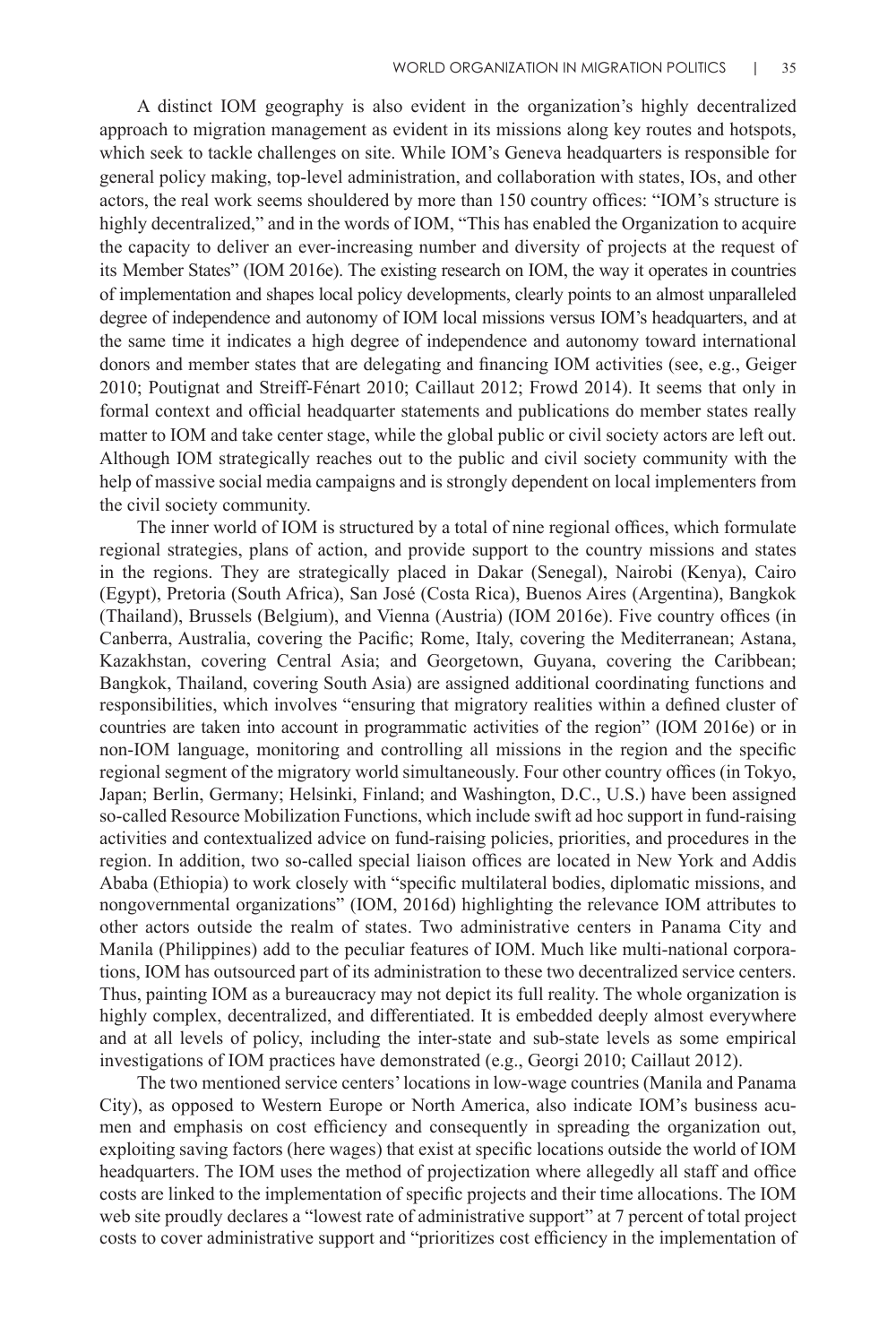projects" (IOM 2016d). How IOM structures itself is thus linked to its internal differentiation, including activities, organizational development, and staff selection, as well as the other three dimensions of the IOM as a world organization.

## **External Relations**

Seeing IOM as a world organization means to perceive IOs as part of a larger social environment, in which they maintain relations in different forms and to varying degrees. It is nearly impossible to reduce the circle of partners and addressees of world organizations. The communication and other strategies of world organizations are particularly important, as they place and stress their acquired or assumed position within this complex environment and allow them to address a world that is far more entangled than a distinct list of partners, addressees, opponents, and critics. Additionally, the analysis of IOM's external relations refers to both its world semantics and its inner world.

As is evident in the case of IOM and its activities, depending on the issue, events, or scenario (crisis), specific groups of actors may shift to the foreground. In their status as world organizations, IOs must also creatively and productively respond to criticism from member states, media, the public, and other actors. In order to preempt critique, organizations have developed forms of cooperation with external actors, other than formal observer status, which involve other IOs, NGOs, or representatives of civil society in some decision-making through formal and informal advisory processes. These forms of cooperation can assume the function of a boundary spanner (Ansell and Weber 1999).

In many ways, IOM assumes the role of a boundary spanner, counting its own civil society actors or so-called quasi-nongovernmental organizations (QUANGOS) in numerous countries (Geiger 2011; Caillaut 2012). They support IOM in providing shelter to victims of trafficking and in returning irregular or stranded migrants to their home countries. In cases where they are not the direct product of IOM and its local employees, these civil society counterparts are heavily subsidized by IOM and donor organizations, such as USAID, which use the IOM as an intermediary or selector. The IOM also acts as a boundary spanner between these donors, powerful states with a geopolitical stake in the target country, local government institutions, and other actors. In most country cases analyzed over the last years, IOM has been described as a proactive organization that frequently transforms into a (quasi-) local institution or quasi-governmental body assuming far reaching local autonomy and agency, which may also include the design and implementation of national policies (e.g., Geiger 2010; Caillaut 2012). IOM strongly depends on a successful, proactive, and creative exploitation and management of external relations to other policy actors. Close cooperation with civil society organizations or QUANGOS, conveys the impression of genuine IO partnership and embeddedness in social relations. It is a strategic tool to mitigate (potential) opposition from non-state audiences and allows for strategic, or perhaps merely symbolic, artificial representation of civil society. Simultaneously, the involvement of IOM as a local henchman, as opposed to true NGOs and local players, mitigates the risk of provoking governments in implementation countries, while potentially increasing cost effectiveness and the sustainability of policy approaches.

As mentioned, the IOM pursues an active communicative strategy by not only addressing member states but also global public and non-state actors, such as migrant organizations or diaspora groups. Since the mid-1990s, the IOM has founded its ideology on the premise that migration can be managed to the benefit of all such that the interests of receiving states, sending states, and migrants are accommodated in a harmonious, balanced process: "IOM is committed to the principle that humane and orderly migration benefits migrants and society. As the leading international organization, IOM acts with its partners in the international community to assist in meeting the operational challenges of migration management, advance understanding of migration issues, encourage social and economic development through migration, and uphold the human dignity and well-being of migrants" (IOM 2015b).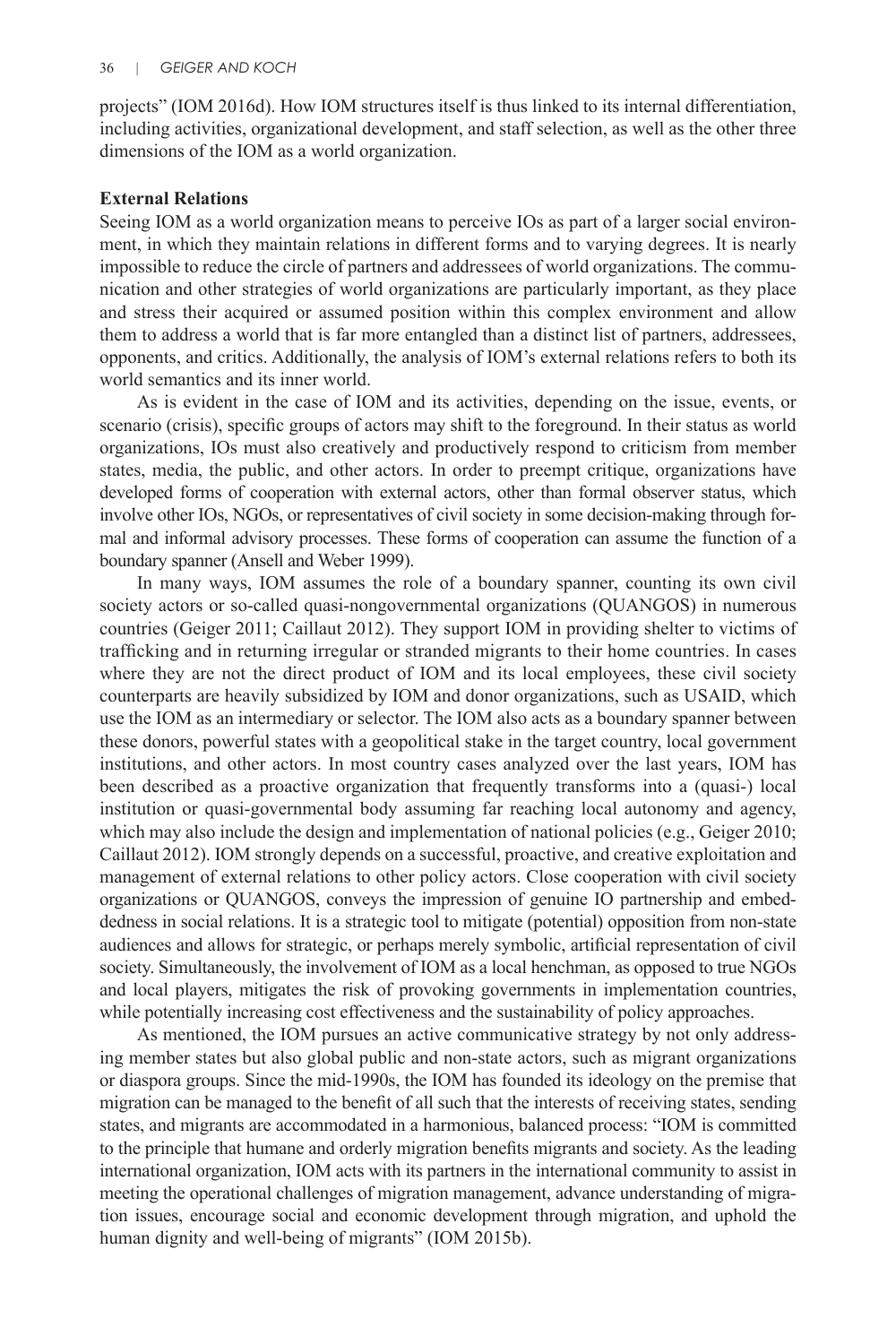Interpreting IOM's longstanding slogan, "Managing Migration for the Benefit of All," and its more recent slogan, "Migration for the Benefit of All," reveals a lofty goal that promises universal prosperity. The IOM sees dignified, safe, orderly, and development-promoting migration as a beneficial process for which there is a common understanding and universal demand. The IOM's world and its external world relations, in consequence, cannot be limited to the community of states or to inter-state relations alone, particularly considering the organization's claim to serving all states, societies, and migrants.

Nevertheless, IOM, along with the EU's Frontex agency, have perhaps attracted the greatest degree of criticism among organizations worldwide. Even members of academia, partially organized in scientific networks, NGOs (e.g., ProAsyl, Human Rights Watch), and migrants themselves have opposed specific IOM approaches to migration management, like the protests of the sans-papiers and no-border activists at the 2003 G8 Summit in Switzerland. In fact, communication between IOM and the global public has become two directional; as the IOM pushes its confident self-depictions and gains significant political recognition and capital, other actors have begun to formulate demands that are difficult or impossible to satisfy. One example is the demand that IOM ought to fight for a world migration order that is more just, and that it in fact should be "managing migration for the benefit of some" (Georgi 2010). Thus, IOM's alleged universality is also its Achilles heel. Its status as a world organization renders it much more susceptible to criticism and contradictory demands, than it would have had to anticipate in dealing only with its member states.

#### **World Order**

Through its communications and field activities, IOM is involved in a dynamic process where global migration problems, challenges, location, and appropriate solutions are periodically developed, revised, or reframed (see country portraits and listed suggested activities, e.g., in: IOM 2014). While IOM collects, assembles, and disseminates knowledge (statistics, interpretations etc.) and is involved in constructing the world of migration, it also contributes to the creation of a world order aiming to influence, regulate, and order mobility and migration.

To an extent, the IOM's success, influence, and reputation result from innovations in international migration policy. Since the early 1990s, IOM has contributed to the creation of a new "global migration narrative" (Pécoud 2015), on how international migration and mobility can and should be managed in the 21st century (Ghosh 1993; Ghosh 2000; Geiger and Pécoud 2010). For several years, the IOM lobbied for a far less control-obsessed and more liberal approach to migration, often in opposition to its member states and donors. Its catchphrase "Managing Migration for the Benefit of All" (see, e.g., Swing 2012) holds a humane, ethical, and universal view of migration. The migration management concept, however, is still highly pragmatic; effective migration policy is grounded in a balanced approach and regulated openness. If managed properly, migration and mobility can potentially benefit origin countries, destination countries, and migrants (the so-called triple win). Regular migration should thus be encouraged and facilitated in order to realize its positive economic and social impacts. Irregular migration, on the other hand, is framed as less beneficial or detrimental. It is by extension unwanted and should be prevented not only to protect migrants from exploitation or death, but also to shield states, societies, and economies from the negative effects of unmanaged flows (e.g., "brain drain" in origin countries, xenophobic backlashes in receiving states).

The narrative that migration can be rendered positive, combined with the message that IOM can effectively assist states in dealing with their migratory challenges, partly reduces the issue's element of uncertainty and complexity for IOM member states. No international regime on migration or convention comparable to the Geneva Refugee Convention exists in the field of migration, apart from the International Convention on the Protection of the Rights of All Migrant Workers and Members of Their Families, which was lobbied for by the ILO and the office of the United Nations High Commissioner for Human Rights and enjoys limited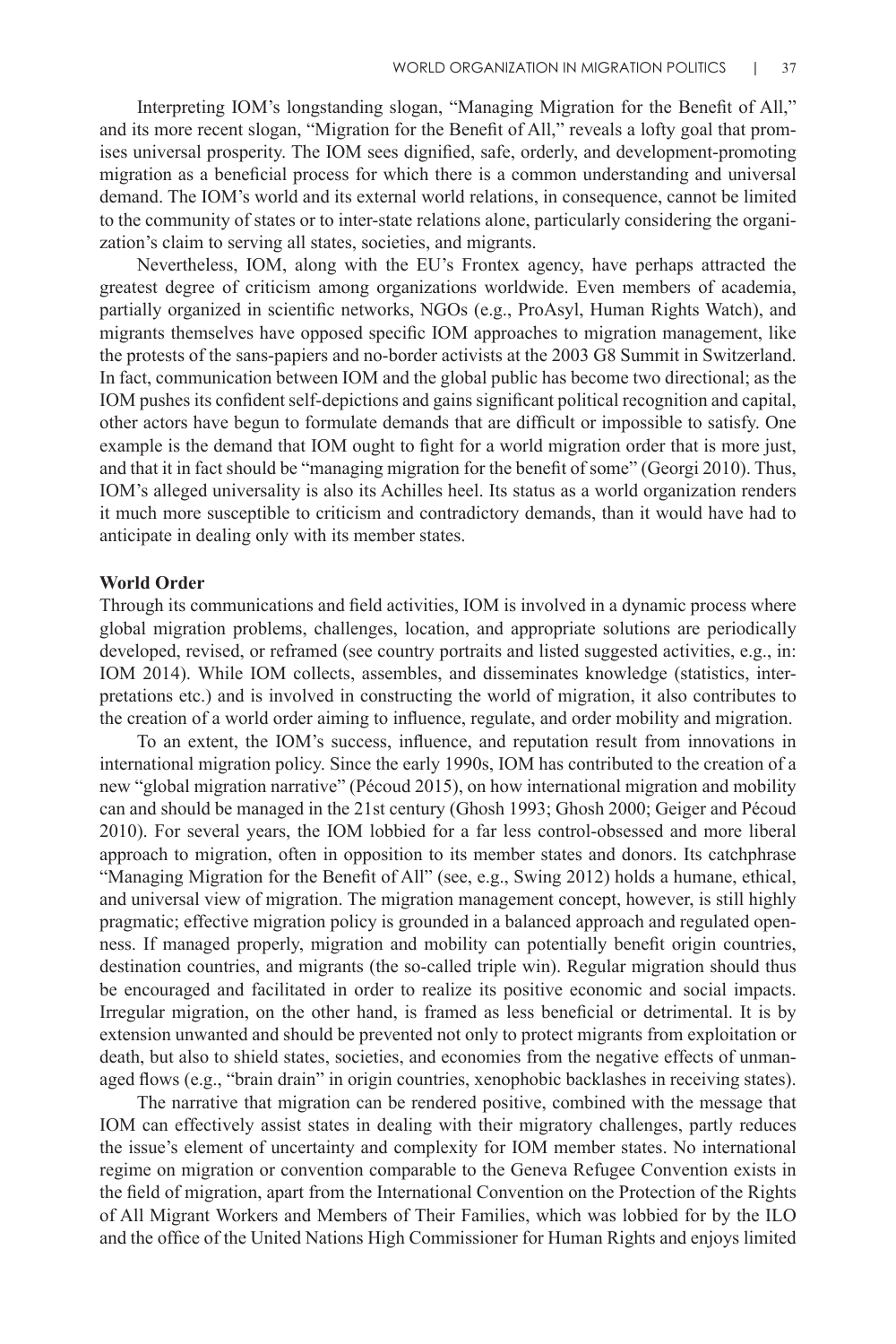ratification (UN 1990). Yet the IOM has been arguably successful at conveying the impression of managing migration and keeping it orderly and controlled in its joint operations with states and other actors. The IOM would have otherwise not experienced such an impressive growth in donor funding, member states, activities, and staff since the mid-1990s.

While some publications, such as the "Essentials of Migration Management" (IOM 2004), directly support the propagation and transfer of norms, best practices, and policy models, others, such as "Migration Initiatives," also disseminate a particular message to states that migration is a common good, certain measures have proven effective in other countries, and IOM's expertise and knowledge of all challenges, as well as its capacity to tackle each. In some cases, the IOM goes as far as construing or even constructing the very problem, which are rarely corroborated by third-party publications. It then somewhat prescribes a set solution to such "imagined" problems, promising states, donors, and the global public to implement them for funding. In this strategy, IOM offers a particularly interesting empirical example for the fourth dimension of world organizations and world order.

## **Conclusion**

The IOM offers a perfect example for the increasing relevance of IOs in migration politics, despite its history of operating in the shadow of states, non-state actors, and other IOs, which were more visible in dealing with migrants. The IOM and its efforts in managing migration and dealing with the migration crisis have been frequently addressed in recent academic and public debates. Against this background, we sought to explain IOM's growing role in world society. IOM cannot be adequately perceived as an inter-state organization, particularly due to its relations with non-state actors, such as NGOs, other IOs, civil society, and migrants. While formally an IO, IOM plays a global, as opposed to inter-governmental, role in migration politics, as it is embedded in and influenced by a wider social environment, that is, world society. To grasp IOM's role in world politics, we propose a conceptualization of IOM as a world organization that differentiates four dimensions: world semantics, inner world, external relations, and world order.

In conceptualizing IOM as a world organization, we are less interested in its relations with states or if and how states as principals delegated certain competencies and tasks to the IOM as an agent. To determine whether the IOM is positioned as an instrument, arena, actor, or agent vis-à-vis states or whether it carries out certain functions and manages migration as a bureaucracy is not the analysis' aim. We are following a different conceptual path using insights from organizational sociology to conceptualize IOM as part of world society. We are then interested in how IOM as a world organization is embedded in world society. Therefore, we differentiate four different, but interconnected, dimensions of world organizations instead, revealing how the IOM is embedded in its social context and functions as a world organization.

The proposed heuristic concept of world organizations holds potential for the analysis of IOs in general, including of course, similar IOs in the field of migration politics. First, our concept implies that the explanatory focus is laid on the organization as a social object embedded in its world societal environments, as opposed to inter-state relations. In doing so, the emphasis lies on relations between world organizations and their environments, which are not constituted *ex ante* and are not only comprised of states. For instance, the IOM interacts with a variety of actors, including state, IOs, and non-state actors, such as individual migrants, migrant groups, as well as the general global public. IOM is more than an intergovernmental organization and should thus be analyzed in its wider social context.

Second, the term "world" further clarifies the organization's conception of the world and its self-conception within the world, which are subject to the analysis. IOM, for example, works in a migratory world, which it simultaneously constructs and differentiates. Through engaging and interactive portrayals, the organization helps other entities better understand this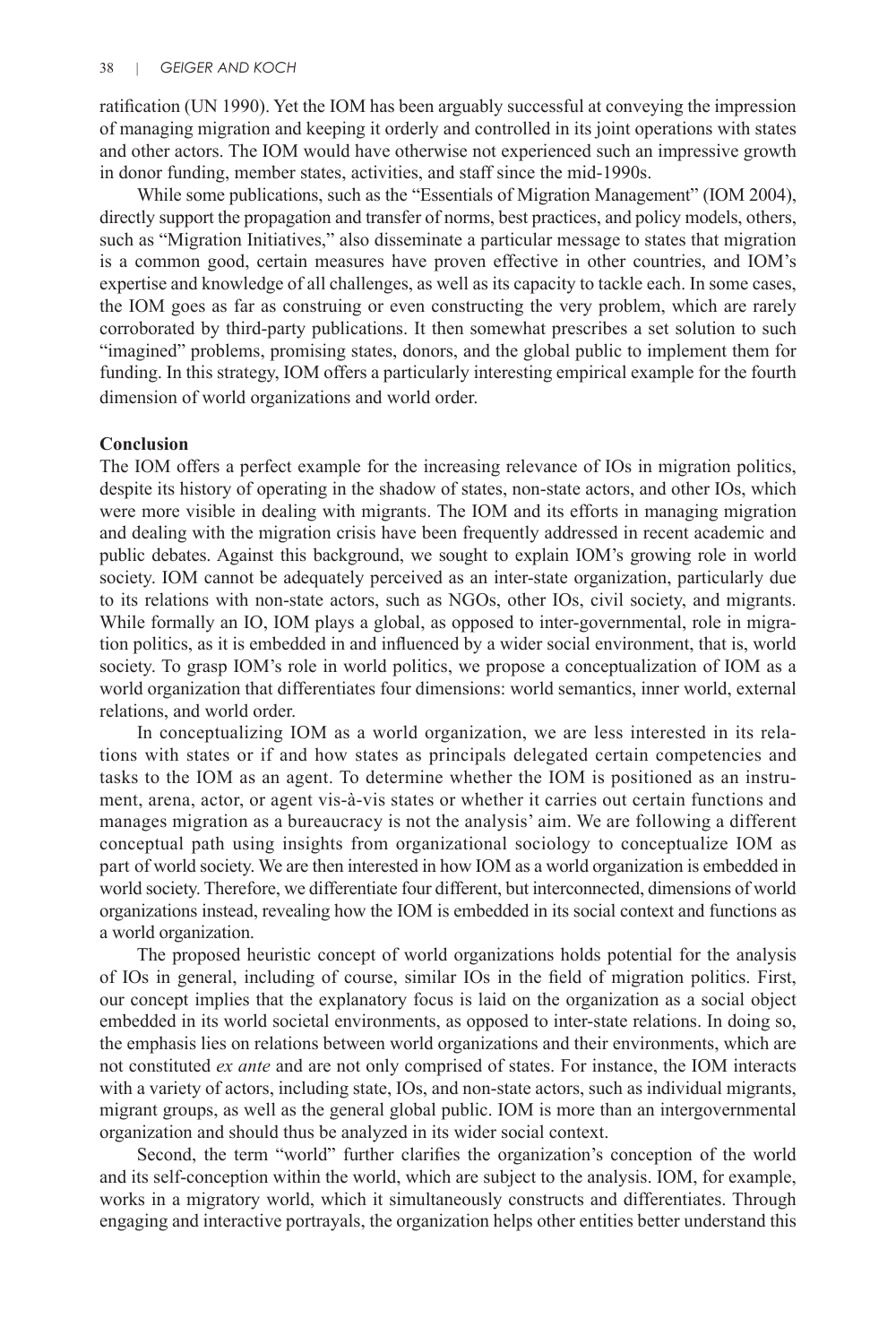migratory world. The IOM simultaneously assists states and other actors in obtaining the right tools and approaches to shape migratory flows, policies, and outcomes, which in turn powerfully shape the IOM's self-perception of IOM in its world, as well as its inner world of sub-entities and region/activity-specific centers around the globe.

Third, self-conceptions, inner worlds, and external relations can be studied by analyzing the decisions and decision-making processes within IOs, which can be drawn from documents, treaties, working and mission statements, etc. IOs make decisions based on observations of their environment. As organizations manifest their perception of the world, they refer to relevant information that is then included in internal decision-making processes. The IOM proactively explores other actors' knowledge gaps and implementation needs, which are then successfully integrated into its design and marketing of tailored policy solutions, tools, and services.

Fourth, the generation of world order is visible in world organizations' influence on binding frameworks of reference that guide not only states but also non-state actors. Furthermore, the perception of uncontrolled migration contributes to the construction of global problems that require solutions—even if the identified problems affect only a particular part of the world. The IOM has designed and promoted its own powerful understanding and action-oriented concept of migration management, which is often described as technocratic, pragmatic, and apolitical. Yet it caters mostly to restrictive, hegemonic interests and approaches on migration in destination countries in the Global North.<sup>13</sup>

A study of IOs through the world organizations concept not only offers a systematic analysis of IOs, it also allows for a diachronic and a synchronic comparison of IOs. A comparison, along the four categories generates insights on the world semantics and the differences among world organizations' worlds (see for example the worlds of IOM and UNHCR). Further, it becomes possible to analyze which IOs and actors participate in the decision-making process, how they participate, and with what authority. Organization-environment relations also lend themselves to careful study and systematic comparison. Are they dominated by states, or do they involve non-state actors? What kind of non-state actors are primarily addressed? What roles do non-state actors play and how does the organization relate to them? How do IOM, the UNHCR, the ILO, etc. reflect the interests and concerns of migrants and refugees within their work? Last, the concept allows for comparison of the different impacts of IOs on migration politics. This is particularly interesting in cases where two or more organizations hold a similar mandate but pursue different strategies.

In analyzing the growing role of IOM in migration politics, this article seeks to highlight the potential that world organizations as a new concept poses to the study of IOs. For this purpose, the initial categories presented here require further differentiation, refining, and extension.

## **REFERENCES**

- Abbott, K.W. et al. (eds) (2015). *International Organizations as Orchestrators.* Cambridge: Cambridge University Press.
- Ahrne, G. et al. (2016). "The Paradox of Organizing States: A Meta-Organization Perspective on International Organizations." *Journal of International Organization Studies* 7(1): 5–24.
- Albert, M. (2005). Politik der Weltgesellschaft und Politik der Globalisierung: Überlegungen zur Emergenz von Weltstaatlichkeit. In: Heintz B et al. (eds) *Weltgesellschaft. Theoretische Zugänge und empirische Problemlagen.* Stuttgart: Lucius & Lucius, pp. 223–38.
- Albert, M and L. Hilkermeier (2004). Organizations in/and World Society. In: Albert M and Hilkermeier L (eds) *Observing International Relations: Niklas Luhmann and World Politics.* London: Routledge,

<sup>13.</sup> For a critique of the neoliberal attitude of the IOM and its service to restrictive states in the Global North see, e.g., Georgi 2010; Kalm 2010; Georgi and Schatral 2012.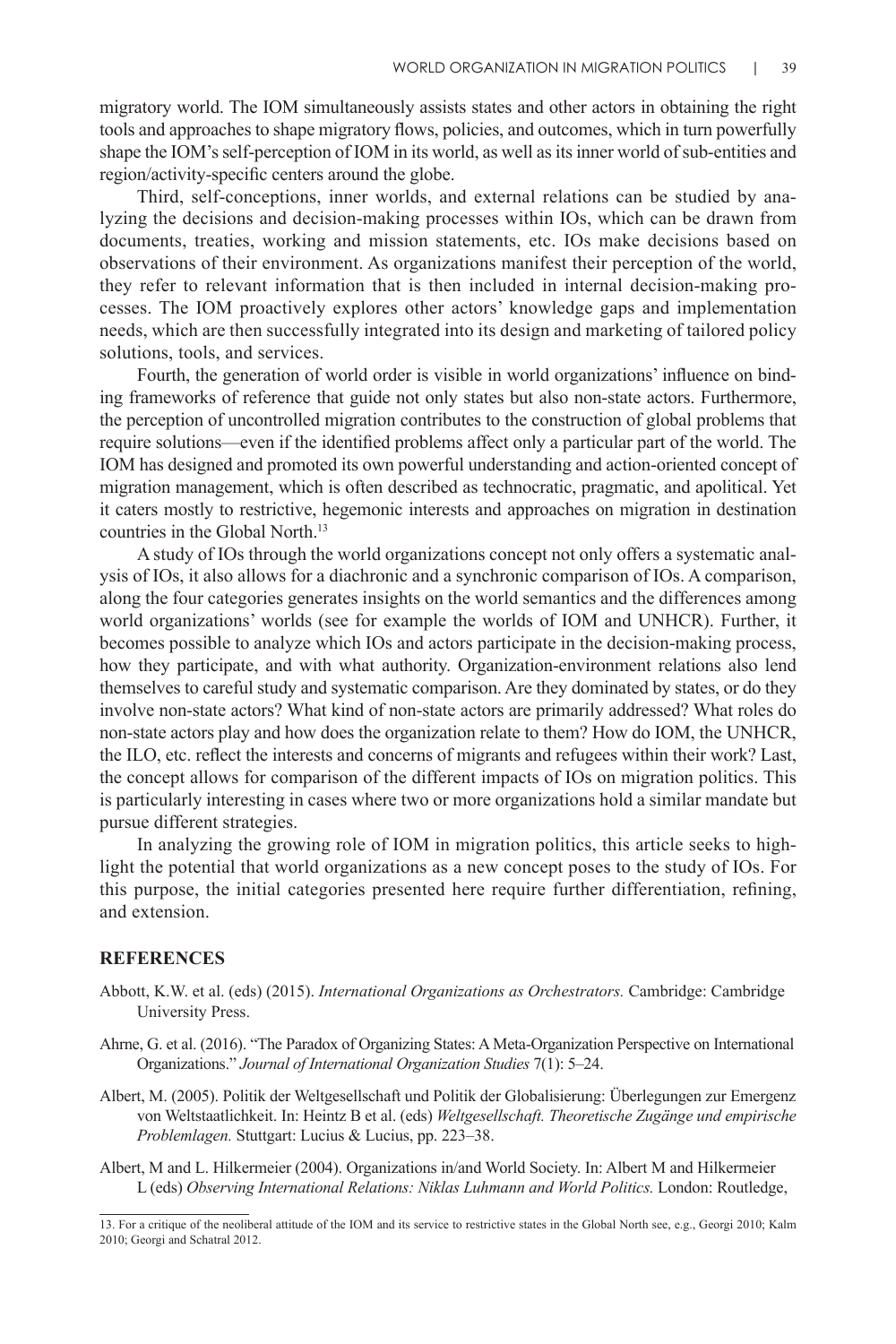pp. 177–95.

- Andrijasevic, R. and W. Walters (2010). "The International Organization for Migration and the International Government of Borders." *Environment and Planning D* 28(6): 977–99.
- Ansell, C.K. and S. Weber (1999). "Organizing International Politics: Sovereignty and Open System." *International Political Science Review* 20(1): 73–93.
- Ashutosh, I. and A. Mountz (2011). "Migration Management for the Benefit of Whom? Interrogating the Work of the International Organization for Migration." *Citizenship Studies* 15(1): 21–38.
- Avant, D.D. et al. (eds) (2010). *Who Governs the Globe? Cambridge Studies in International Relations*. Cambridge: Cambridge University Press.
- Barnett, M. and M. Finnemore (1999). "The Politics, Power, and Pathologies of International Organizations." *International Organization* 53(4): 699–732.
- Barnett, M. and M. Finnemore (2004). *Rules for the World: International Organizations in Global Politics.*  Ithaca, NY: Cornell University Press.
- Basok, T. et al. (2013). "Disciplining Female Migration in Argentina. Human Rights in the Time of Migration Management." In: Geiger M and Pécoud A. (eds) *Disciplining the Transnational Mobility of People.* Basingstoke et al.: Palgrave Macmillan, pp. 162–84.
- Biermann, R. (2008). "Toward a Theory of Inter-Organizational Networking." *Review of International Organizations* 3(2): 151–77.
- Biermann, R. (2015). "Designing Cooperation among International Organizations: The Quest for Autonomy, the Dual-Consensus Rule, and Cooperation Failure." *Journal of International Organization Studies* 6(2): 45–66.
- Biermann, R. and J.A. Koops (eds) (2016). *Palgrave Handbook on Inter-Organizational Relations.* Basingstoke et al.: Palgrave Macmillan.
- Boli, J. and G.M. Thomas (1999*)*. *Constructing World Culture: International Nongovernmental Organizations since 1875.* Stanford: Stanford University Press.
- Brechin, S.R. and G.D. Ness (2013). "Looking Back at the Gap: International Organizations as Organizations Twenty-Five Years Later." *Journal of International Organizations Studies* 4(1): 14–39.
- Brosig, M. (2011). "Overlap and Interplay between International Organisations: Theories and Approaches." *South African Journal of International Affairs* 18(2): 147–67.
- Caillaut, C. (2012). "The Implementation of Coherent Migration Management Through IOM Programs in Morocco." *IMIS Beiträge* 40: 133–56.
- Collyer, M. (2012). "Deportation and the Micropolitics of Exclusion: The Rise of Removals from the UK to Sri Lanka." *Geopolitics* 17(2): 276–92.
- Davies, M. and R. Woodward (2014). *International Organizations. A Companion.* Cheltenham: Edward Elgar.
- Dünnwald, S. (2013). "Voluntary Return. The Practical Failure of a Benevolent Concept." In: Geiger M and Pécoud A. (eds) *Disciplining the Transnational Mobility of People.* Basingstoke et al.: Palgrave Macmillan, pp. 228–49.
- Dupeyron, B. (2016). "Secluding North America's Labor Migrants: Notes on the International Organization for Migration's Compassionate Mercenary Business." In: Zaiotti R (ed) *Externalizing Migration Management: Europe, North America and the spread of 'remote control' practices.* Milton Park and New York: Routledge, pp. 238–58.
- Ecker-Ehrhardt, M. (2014). "Why Parties Politicize International Governance: On Globalization Backlash and Authority Contestation." *Review of International Political Economy* 21(6): 1275–1312.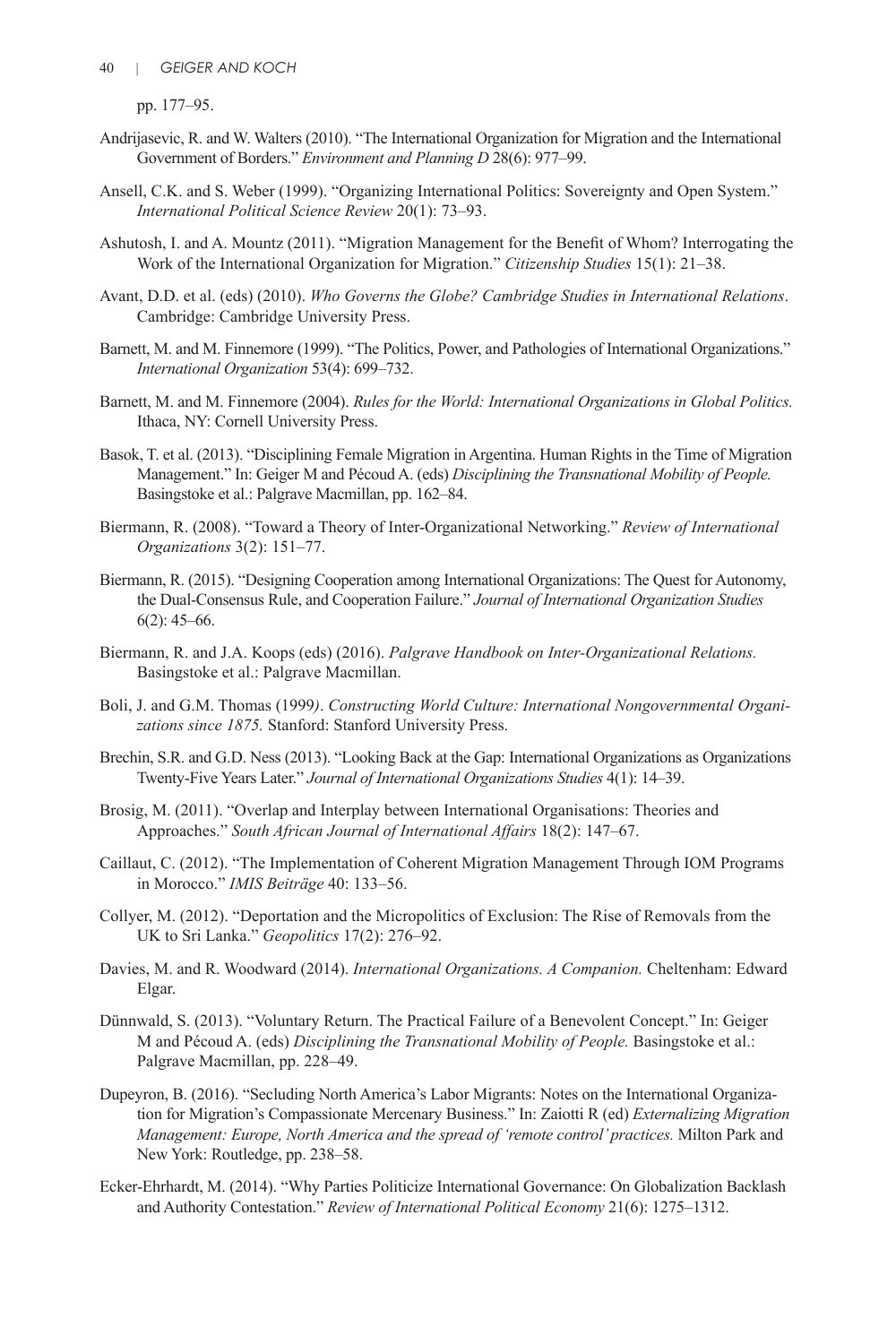- Elie, J. (2011). IOM from 1951–53: *The Creation of PICMME/ICEM.* www.iom.int/jahia/webdav/shared/ shared/mainsite/policy\_and\_research/wmr2010/IOM-from-1951-53-Creation-of-PICMME-ICEM.pdf.
- Ellis, D.C. (2010). "The Organizational Turn in International Organization Theory." *Journal of International Organizations Studies* 1(1): 11–28.
- Finnemore, M. (1993). "International Organizations as Teachers of Norms: the United Nations Educational, Scientific, and Cultural Organization and Scientific Policy." *International Organization* 47(4): 565–96.
- Frowd, P. (2014). "The Field of Border Control in Mauritania." *Security Dialogue* 45(3): 226–41.
- Geddes, A. (2003). *The Politics of Migration and Immigration in Europe.* London et al.: Sage.
- Geiger, M. (2010). "Mobility, Development, Protection, EU-Integration! The IOM's National Migration Strategy for Albania." In: Geiger M and Pécoud A (eds) *The Politics of International Migration Management.* Basingstoke et al.: Palgrave Macmillan, pp.141–59.
- Geiger, M. (2011). *Europäische Migrationspolitik und Raumproduktion. Internationale Regierungsor*ganisationen im Management von Migration in Albanien, Bosnien-Herzegowina und der Ukraine. Baden-Baden: Nomos.
- Geiger, M. (2012). "Weltorganisationen in der Gestaltung globaler und regionaler Migrationspolitik: Die International Organization for Migration (IOM)." In: Koch M (ed) Weltorganisationen. Wiesbaden: VS Verlag, pp. 129–52.
- Geiger, M. (2013). "The Transformation of Migration Politics. From Migration Control to Disciplining Mobility." In: Geiger M and Pécoud A (eds) *Disciplining the Transnational Mobility of People.* Basingstoke et al.: Palgrave Macmillan, pp. 15–40.
- Geiger, M. (forthcoming). "Ideal Partnership or Marriage of Convenience? Canada's Ambivalent Relationship with the IOM." *Journal of Ethnic and Migration Studies.*
- Geiger, M. and A. Pécoud (2014). "International Organisations and the Politics of Migration." *Journal of Ethnic and Migration Studies* 40 (6): 865–87.
- Geiger, M. and A. Pécoud (2010). "The Politics of International Migration Management." In: Geiger M and Pécoud A (eds) *The Politics of International Migration Management*. Basingstoke et al.: Palgrave Macmillan, pp. 1–20.
- Geiger, M. and A. Pécoud (2017). "International Organizations and the Securitization of Migration." In: Bourbeau, P (ed) *Handbook on Migration and Security.* Cheltenham et al.: Edward Elgar: 339–62.
- Georgi, F. (2010). "For the Benefit of Some: The International Organization for Migration and its Global Migration Management." In: Geiger M and Pécoud A (eds) *The Politics of International Migration Management.* Basingstoke et al.: Palgrave Macmillan, pp. 45–72.
- Georgi, F. and S. Schatral (2012). "Toward a Critical Theory of Migration Control. The Case of the International Organization for Migration." *IMIS-Beiträge* 40: 193–221.
- Ghosh, B. (1993). *Movements of People. The Search for a New International Regime*. Paper prepared for the Commission on Global Governance. Geneva: Commission on Global Governance.
- Ghosh, B. (2000). Acknowledgements. In: Ghosh B (ed) *Managing Migration: Time for a New International Regime?* Oxford: Oxford University Press.
- Greve, J. and B. Heintz (2005). Die Entdeckung der Weltgesellschaft. Entstehung und Grenzen der Weltgesellschaftstheorie. In: Heintz B et al. (eds) *Weltgesellschaft. Theoretische Zugänge und empirische Problemlagen.* Stuttgart: Lucius & Lucius, pp. 89–119.
- Guiraudon, V. (2000). "European Integration and Migration Policy: Vertical Policy-Making as Venue Shopping." *Journal of Common Market Studies* 38(2): 251–71.
- Hawkins, D.G. et al. (2006). "Delegation Under Anarchy: States, International Organizations, and Principal-Agent Theory." In: Hawkins et al. (eds) *Delegation and Agency in International Organizations.* Cambridge: Cambridge University Press, pp. 3–38.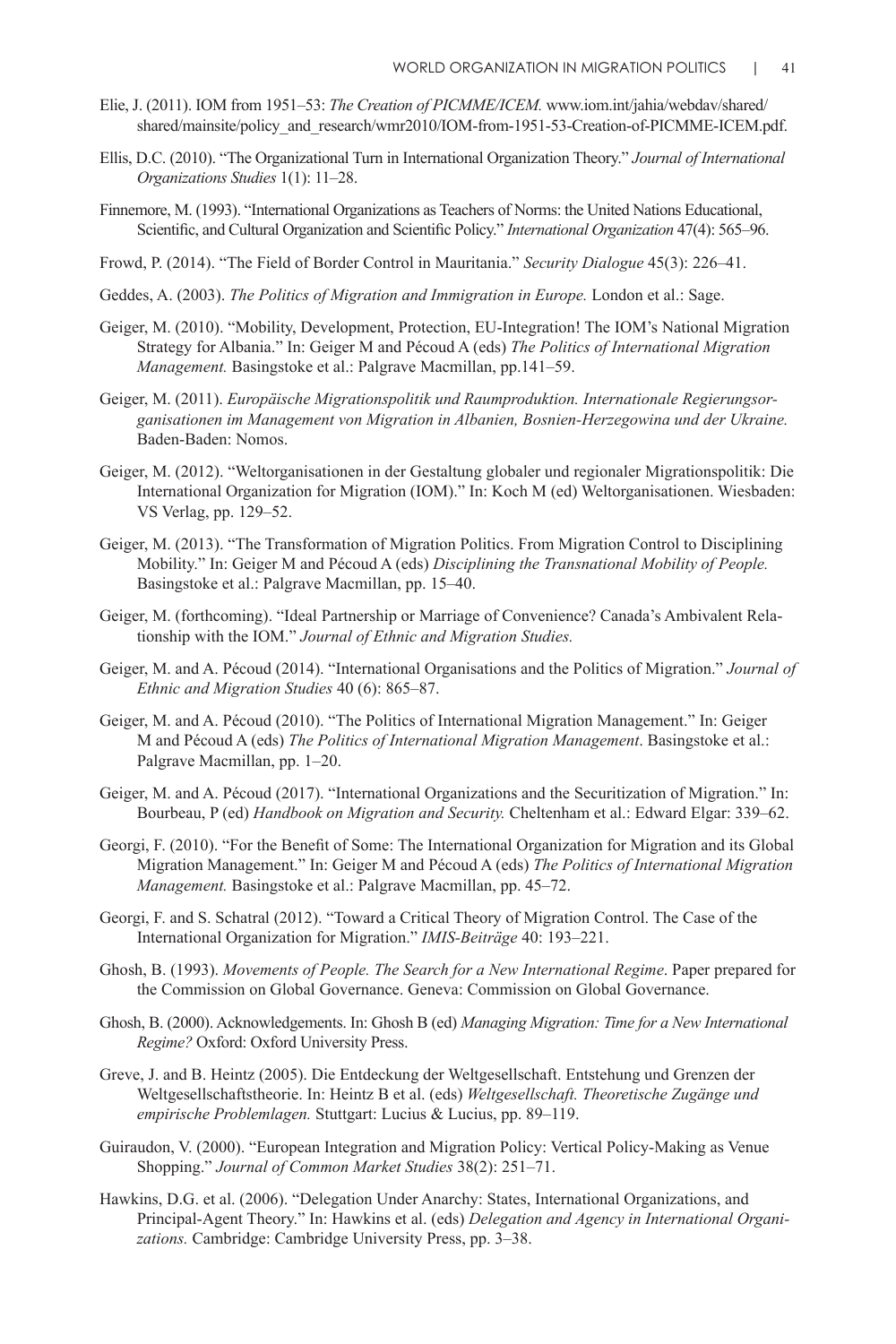- Heller, C. (2014). "Perception management. Deterring potential migrants through information campaigns." *Global Media and Communication* 10(3): 303–18.
- Hurd, I. (2011). "Theorizing International Organizations. Choices and Methods in the Study of International Organizations." *Journal of International Organizations Studies* 2(2): 7–22.
- Hyndman, J. (2000*)*. *Managing Displacement. Refugees and the Politics of Humanitarianism.* Minneapolis: University of Minnesota Press.
- IOM (International Organization for Migration)(2004). *Essentials of Migration Management.* Geneva: IOM. www.rcmvs.org/documentos/IOM\_EMM/v1/volume1.html.
- IOM (2014). *Migration Initiatives 2014.* Geneva: IOM. www.iom.int/files/live/sites/iom/files/What-We-Do/docs/Migration-Initiatives-2014.pdf.
- IOM (2015a*). Financial Reports for the Year Ended 31 December 2014.* Geneva: IOM, governingbodies.iom.int/system/files/en/council/106/C106-4-Financial-Report-2014.pdf.
- IOM (2015b). *IOM Snapshot.* Geneva: IOM. www.iom.int/sites/default/files/about-iom/iom\_snap\_en.pdf.
- IOM (2016a). *About IOM.* Geneva: IOM. www.iom.int/about-iom.
- IOM (2016b). *Financial Report for the year ended 31 December 2015.* Geneva: IOM, governingbodies. iom.int/system/files/en/council/107/C-107-3%20-%20Financial%20Report%20for%202015.pdf.
- IOM (2016c). *IOM Becomes a Related Organization to the UN.* Geneva: IOM, www.iom.int/news/iombecomes-related-organization-un.
- IOM (2016d). *IOM History.* Geneva: IOM. www.iom.int/iom-history.
- IOM (2016e). *IOM Members and Observers.* Geneva: IOM. www.iom.int/sites/default/files/about-iom/ members observers en.pdf.
- IOM (2016f). *IOM Organizational Structure.* www.iom.int/organizational-structure.
- Jönsson, C. (1986). "Interorganization Theory and International Organization." *International Studies Quarterly* 30(1): 39–57.
- Kalm, S. (2010). "Liberalizing Movements? The Political Rationality of Global Migration Management." In: Geiger M and Pécoud A (eds) *The Politics of International Migration Management.* Basingstoke et al.: Palgrave Macmillan, pp. 21–44.
- Karns, M.P. and K.A. Mingst (2010). *International Organizations: The Politics and Processes of Global Governance.* Boulder: Lynne Rienner Publishers.
- Kessler, O. (2012). "World Society, Social Differentiation and Time." *International Political Sociology* 6(1): 77–94.
- Koch, M. and S. Stetter (eds) (2013). *Sociological Perspectives on International Organizations and the Construction of Global Political Order,* Journal of International Organizations Studies-Special Issue: Sociological Perspectives on International Organizations and the Construction of Global Political Order.
- Koch, M. (2015a). "From International to World Organizations." In: Holzer, B et al. (eds*) From Globalization(s) to World Society: Comparing Neo-Institutionalist and Systems Theoretical Contributions to World Society Research.* Basingstoke et al.: Palgrave Macmillan, pp. 279–300.
- Koch, M. (2015b). "World Organizations—(Re-)Conceptualizing International Organizations." *World Political Science* 11(1): 97–131.
- Koremenos, B. et al. (2001). "The Rational Design of International Institutions." *International Organization* 55(4): 761–99.
- Korneev, O. (2014). "Exchanging Knowledge, Enhancing Capacities, Developing Mechanisms: IOM's Role in the Implementation of the EU-Russia Readmission Agreement." *Journal of Ethnic and Migration Studies* 40 (6): 889–904.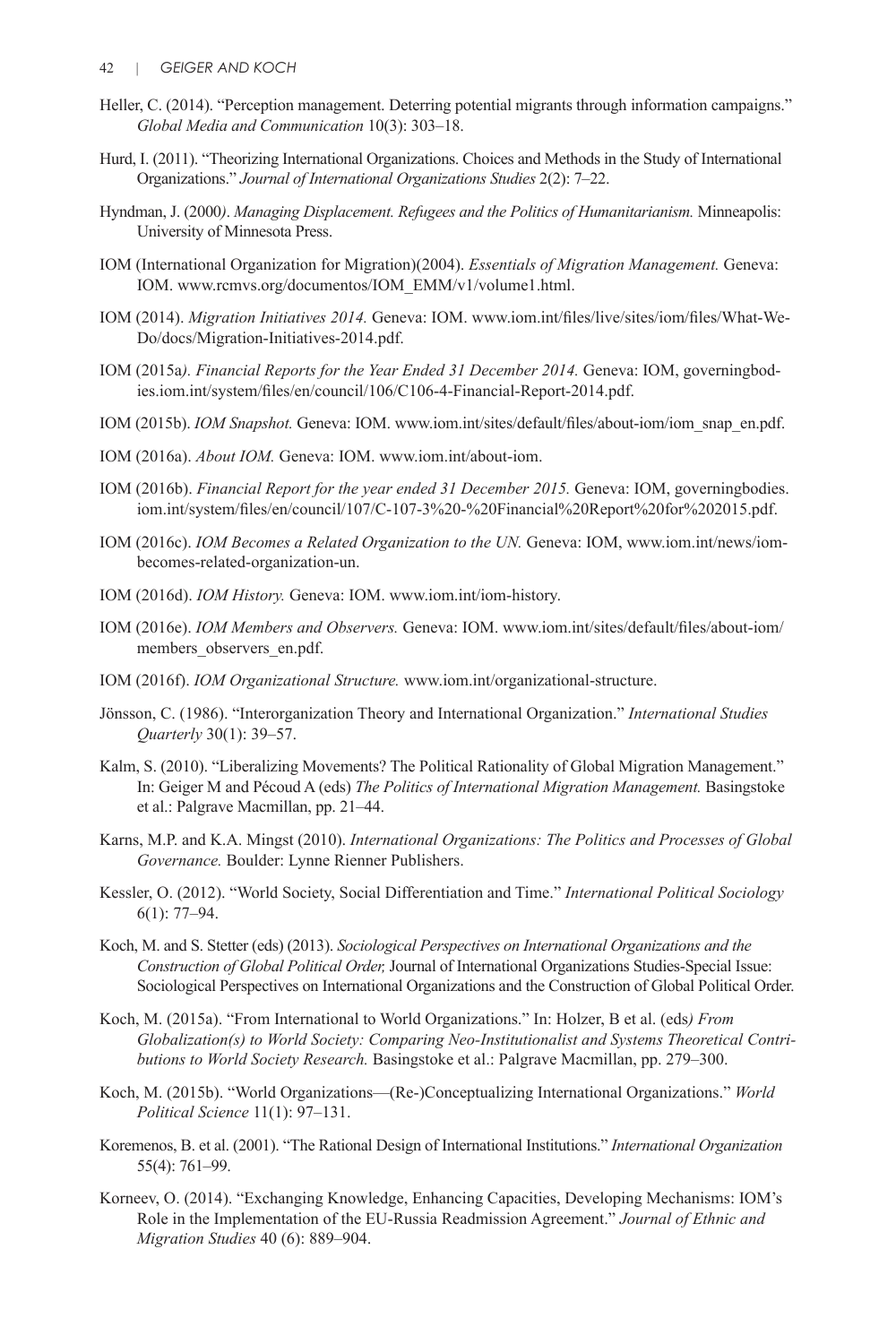Loescher, Gil (2001). *The UNHCR and World Politics: A Perilous Path.* Oxford: Oxford University Press.

- Lyne, M.M. et al. (2006). "Who Delegates? Alternative Models of Principals in Development Aid." In: Hawkins DG et al. (eds) *Delegation and Agency in International Organizations*. Cambridge: Cambridge University Press, pp. 41–76.
- Meyer, J.W. (1994). "Rationalized Environments." In: Meyer JW and Scott RW (eds) *Institutional Environments and Organizations: Structural Complexity and Individualism.* Thousand Oaks: Sage, pp. 28–54.
- Meyer, J.W. (1999). "State/Culture: State-Formation After the Cultural Turn." In: Steinmetz G (ed*) New Approaches to the State in the Social Sciences.* Ithaca: Cornell University Press, pp.123–43.
- Meyer, J.W. et al. (1997). "World Society and the Nation State." *American Journal of Sociology* 103(1): 144–81.
- Meyer, J.W. et al. (2006). "World Society and the Organizational Actor." In: Drori, GS et al. (eds) *Globalization and Organization. World Society and Organizational Change.* Oxford: Oxford University Press, pp. 25–49.
- Meyer, J.W. and R.L. Jepperson (2000). "The Actors of Modern Society: The Cultural Construction of Social Agency." *Sociological Theory* 18(1): 100–20.
- Meyer, J.W. and B. Rowan (1977). "Institutionalized Organizations: Formal Structure as Myth and Ceremony." *American Journal of Sociology* 83(2): 340–63.
- Mintzberg, H. (1979). *The Structure of Organizations.* Englewood Cliffs: Prentice-Hall.
- Ness, G.D. and S.R. Brechin (1988). "Bridging the Gap: International Organizations as Organizations." *International Organization* 42(2): 245–73.
- Newland, K. (2010). "The Governance of International Migration: Mechanisms, Processes, and Institutions." *Global Governance* 16 (3): 331–43.
- Nielson, D.L. and M.J. Tierney (2003). "Delegation to International Organizations: Agency Theory and World Bank Reform." *International Organization* 57(1): 241–76.
- Pécoud, A. (2010). "Informing Migrants to Manage Migration? An Analysis of IOM's Information Campaigns." In: Geiger M and Pécoud A (eds) *The Politics of International Migration Management.*  Basingstoke et al.: Palgrave Macmillan, pp. 184–201.
- Pécoud, A. (2013). "Suddenly, Migration Was Everywhere: The Conception and Future Prospects of the Global Migration Group." *Migration Information Source* (Washington D.C., Migration Policy Institute).
- Pécoud, A. (2015). *Global Governance and International Migration Narratives.* Basingstoke et al., Palgrave Macmillan.G
- Perruchoud, R. (1989). "From the Intergovernmental Committee for European Migration to the International Organization for Migration." *International Journal of Refugee Law* 1(4): 501–17.
- Pfeffer, J. and G.R. Salancik (1978). *The External Contral of Organizations: A Resource Dependence Perspective.* New York: Harper & Row.
- Poutignat, P. and J. Streiff-Fénart (2010). "Migration Policy Development in Mauritania: Process, Issues, and Actors." In: Geiger M and Pécoud A (eds) *The Politics of International Migration Management.* Basingstoke et al.: Palgrave Macmillan: 202–19.
- Scott, R.W. (1992). *Organizations: Rational, Natural, and Open Systems.* Englewood Cliffs: Prentice-Hall.
- Swing, W.L. (2012). "Davos 2012: Managing Migration for the Benefit of All*.*" Address of the IOM Director-General of IOM to the World Economic Forum 2012 in Davos, Switzerland, www.weforum. org/agenda/2012/01/davos-2012-managing-migration-for-the-benefit-of-all/, accessed 8 May 2017.
- Tallberg, J. and C. Jönsson (2010). "Transnational Actor Participation in International Institutions." In: Jönsson C and Tallberg J (eds) *Transnational Actors in Global Governance: Patterns, Explanations, and Implications.* Basingstoke et al.: Palgrave Macmillan, pp. 1–21.